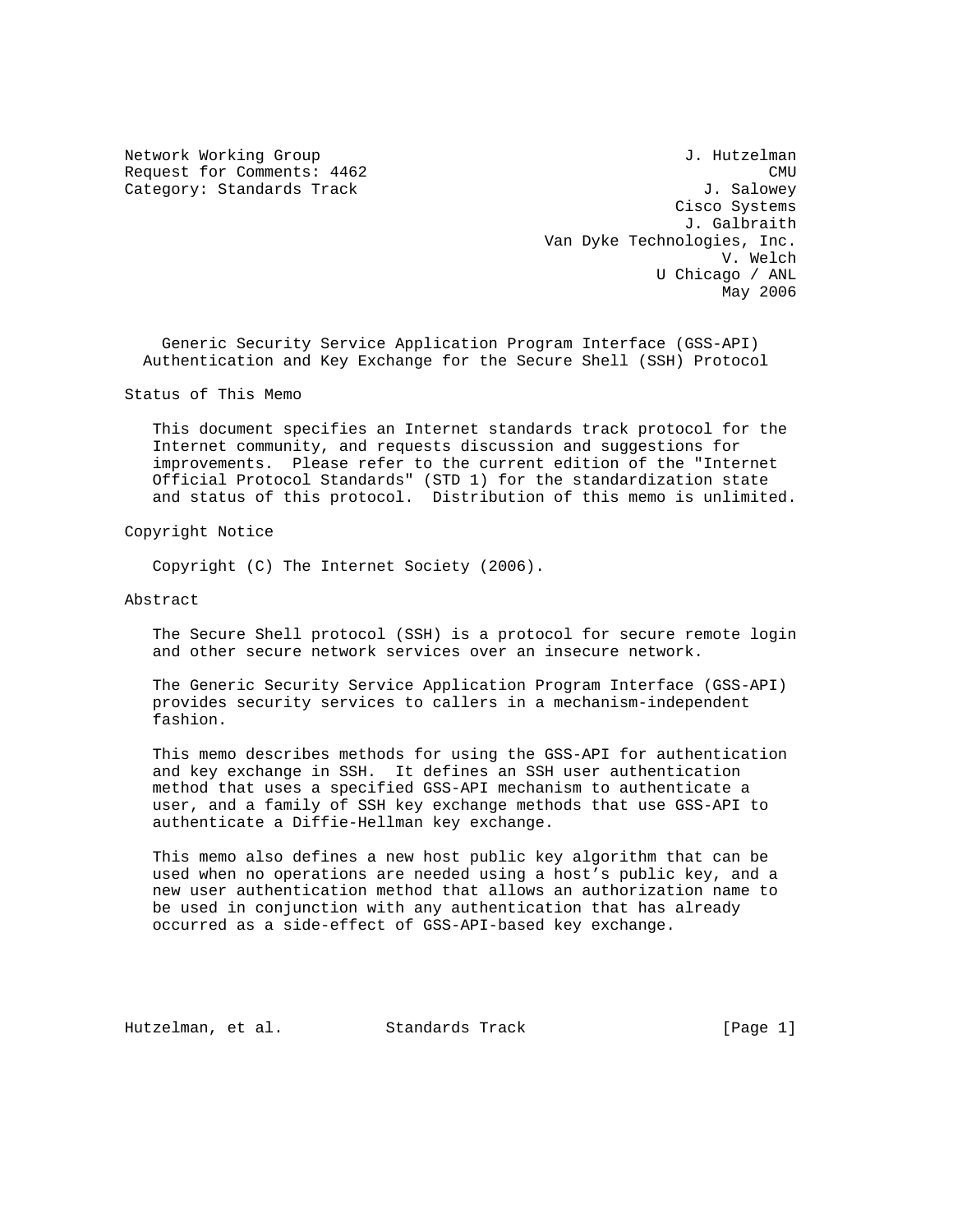| Table of Contents |  |  |  |
|-------------------|--|--|--|
|-------------------|--|--|--|

|    | 2. GSS-API-Authenticated Diffie-Hellman Key Exchange 3 |
|----|--------------------------------------------------------|
|    | 2.1. Generic GSS-API Key Exchange 4                    |
|    |                                                        |
|    |                                                        |
|    | 2.4. $qss-qroup14 - sha1 - *           12$             |
|    |                                                        |
|    | 2.6. Other GSS-API Key Exchange Methods 12             |
|    |                                                        |
|    | 3.1. GSS-API Authentication Overview 13                |
|    | 3.2. Initiating GSS-API Authentication 13              |
|    |                                                        |
|    |                                                        |
|    |                                                        |
|    |                                                        |
|    |                                                        |
|    |                                                        |
|    |                                                        |
|    | 4. Authentication Using GSS-API Key Exchange 19        |
| 5. |                                                        |
|    |                                                        |
|    |                                                        |
|    |                                                        |
|    |                                                        |
|    |                                                        |
| 8. |                                                        |
|    |                                                        |
|    |                                                        |
|    |                                                        |
|    |                                                        |
|    |                                                        |

Hutzelman, et al. Standards Track [Page 2]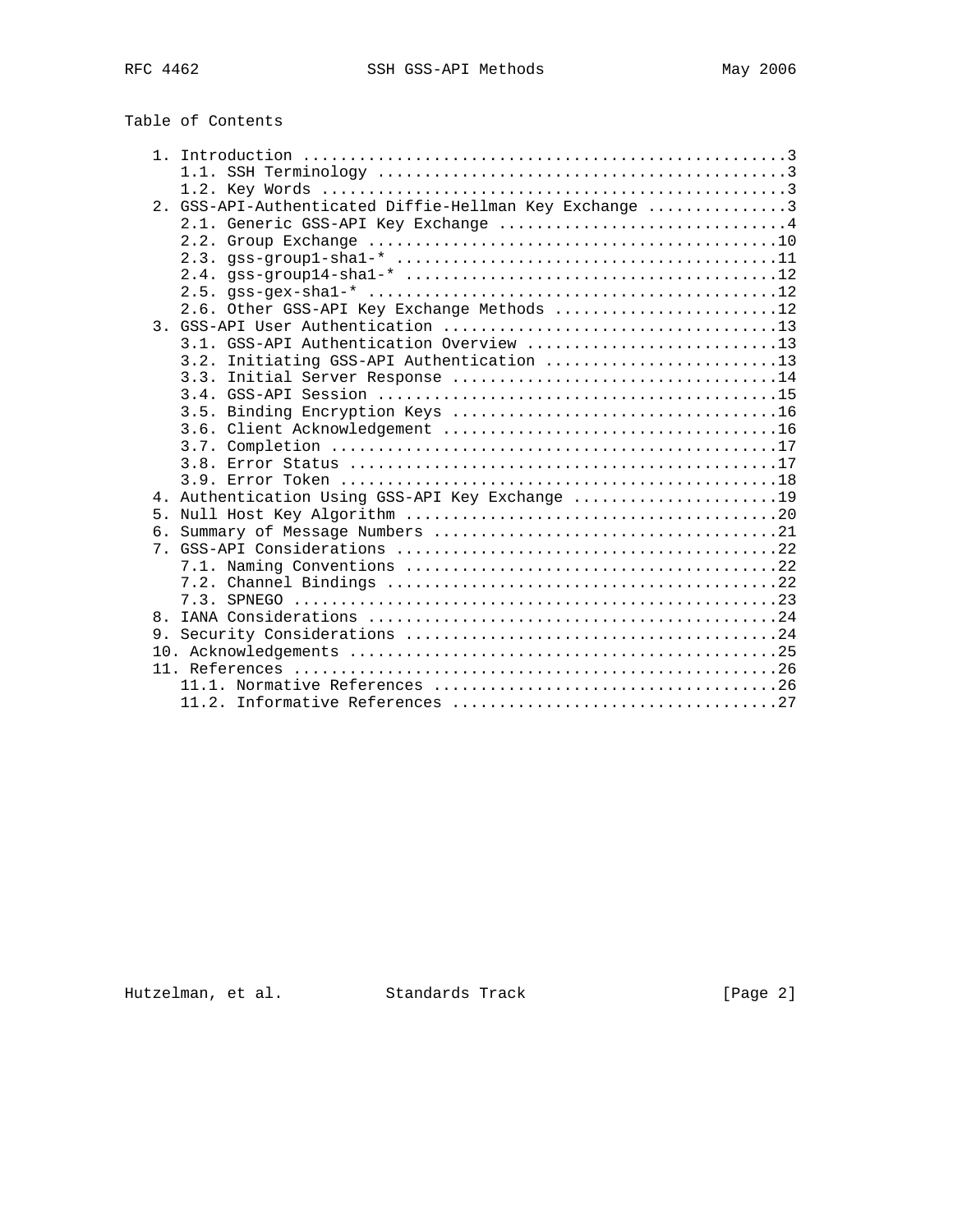# 1. Introduction

 This document describes the methods used to perform key exchange and user authentication in the Secure Shell protocol using the GSS-API. To do this, it defines a family of key exchange methods, two user authentication methods, and a new host key algorithm. These definitions allow any GSS-API mechanism to be used with the Secure Shell protocol.

 This document should be read only after reading the documents describing the SSH protocol architecture [SSH-ARCH], transport layer protocol [SSH-TRANSPORT], and user authentication protocol [SSH-USERAUTH]. This document freely uses terminology and notation from the architecture document without reference or further explanation.

## 1.1. SSH Terminology

 The data types used in the packets are defined in the SSH architecture document [SSH-ARCH]. It is particularly important to note the definition of string allows binary content.

 The SSH\_MSG\_USERAUTH\_REQUEST packet refers to a service; this service name is an SSH service name and has no relationship to GSS-API service names. Currently, the only defined service name is "ssh-connection", which refers to the SSH connection protocol [SSH-CONNECT].

# 1.2. Key Words

 The key words "MUST", "MUST NOT", "REQUIRED", "SHALL", "SHALL NOT", "SHOULD", "SHOULD NOT", "RECOMMENDED", "MAY", and "OPTIONAL" in this document are to be interpreted as described in [KEYWORDS].

# 2. GSS-API-Authenticated Diffie-Hellman Key Exchange

 This section defines a class of key exchange methods that combine the Diffie-Hellman key exchange from Section 8 of [SSH-TRANSPORT] with mutual authentication using GSS-API.

 Since the GSS-API key exchange methods described in this section do not require the use of public key signature or encryption algorithms, they MAY be used with any host key algorithm, including the "null" algorithm described in Section 5.

Hutzelman, et al. Standards Track [Page 3]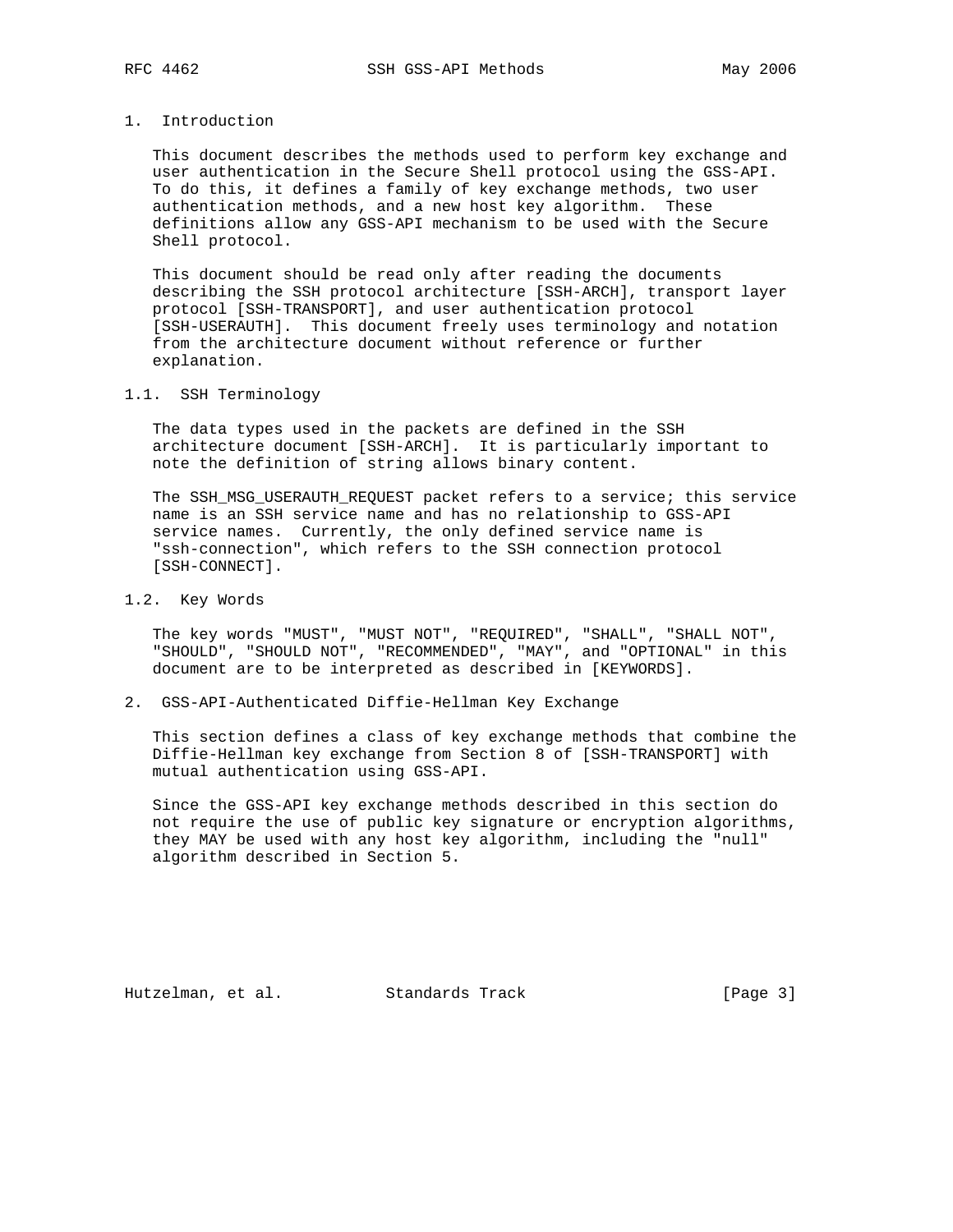# 2.1. Generic GSS-API Key Exchange

The following symbols are used in this description:

- o C is the client, and S is the server
- o p is a large safe prime, g is a generator for a subgroup of GF(p), and q is the order of the subgroup
- o V\_S is S's version string, and V\_C is C's version string
- o I\_C is C's KEXINIT message, and I\_S is S's KEXINIT message
- 1. C generates a random number x  $(1 < x < q)$  and computes e =  $q^x$ mod p.
- 2. C calls GSS\_Init\_sec\_context(), using the most recent reply token received from S during this exchange, if any. For this call, the client MUST set mutual\_req\_flag to "true" to request that mutual authentication be performed. It also MUST set integ\_req\_flag to "true" to request that per-message integrity protection be supported for this context. In addition, deleg\_req\_flag MAY be set to "true" to request access delegation, if requested by the user. Since the key exchange process authenticates only the host, the setting of anon\_req\_flag is immaterial to this process. If the client does not support the "gssapi-keyex" user authentication method described in Section 4, or does not intend to use that method in conjunction with the GSS-API context established during key exchange, then anon\_req\_flag SHOULD be set to "true". Otherwise, this flag MAY be set to true if the client wishes to hide its identity. Since the key exchange process will involve the exchange of only a single token once the context has been established, it is not necessary that the GSS-API context support detection of replayed or out-of-sequence tokens. Thus, replay\_det\_req\_flag and sequence\_req\_flag need not be set for this process. These flags SHOULD be set to "false".
	- If the resulting major\_status code is GSS\_S\_COMPLETE and the mutual\_state flag is not true, then mutual authentication has not been established, and the key exchange MUST fail.
	- \* If the resulting major\_status code is GSS\_S\_COMPLETE and the integ\_avail flag is not true, then per-message integrity protection is not available, and the key exchange MUST fail.
	- \* If the resulting major\_status code is GSS\_S\_COMPLETE and both the mutual\_state and integ\_avail flags are true, the resulting output token is sent to S.

Hutzelman, et al. Standards Track [Page 4]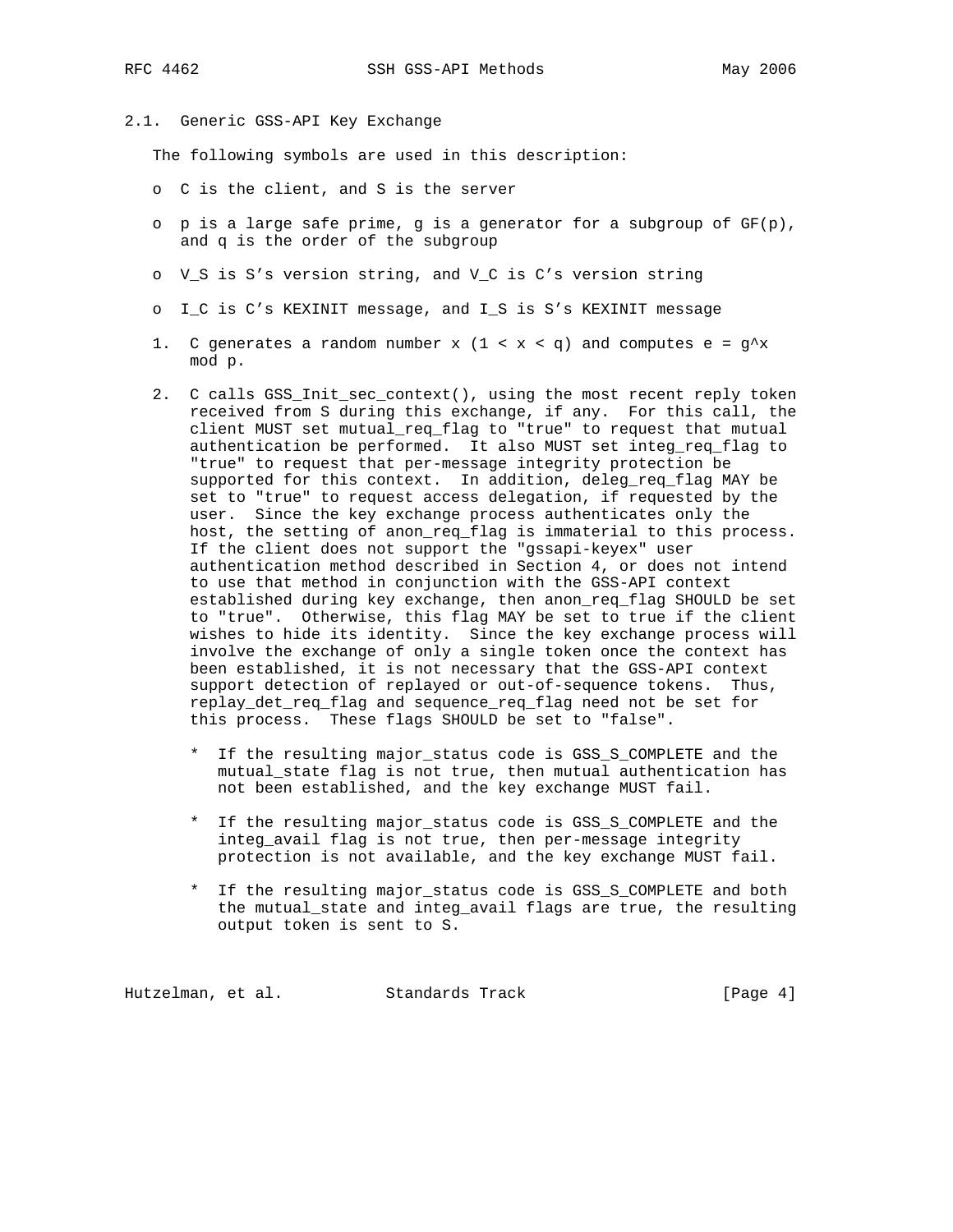- \* If the resulting major\_status code is GSS\_S\_CONTINUE\_NEEDED, the output\_token is sent to S, which will reply with a new token to be provided to GSS\_Init\_sec\_context().
- \* The client MUST also include "e" with the first message it sends to the server during this process; if the server receives more than one "e" or none at all, the key exchange fails.
- \* It is an error if the call does not produce a token of non zero length to be sent to the server. In this case, the key exchange MUST fail.
- 3. S calls GSS\_Accept\_sec\_context(), using the token received from C.
	- \* If the resulting major\_status code is GSS\_S\_COMPLETE and the mutual\_state flag is not true, then mutual authentication has not been established, and the key exchange MUST fail.
	- \* If the resulting major\_status code is GSS\_S\_COMPLETE and the integ\_avail flag is not true, then per-message integrity protection is not available, and the key exchange MUST fail.
	- \* If the resulting major\_status code is GSS\_S\_COMPLETE and both the mutual\_state and integ\_avail flags are true, then the security context has been established, and processing continues with step 4.
	- \* If the resulting major\_status code is GSS\_S\_CONTINUE\_NEEDED, then the output token is sent to C, and processing continues with step 2.
	- \* If the resulting major\_status code is GSS\_S\_COMPLETE, but a non-zero-length reply token is returned, then that token is sent to the client.
- 4. S generates a random number  $y$  (0 <  $y$  < q) and computes f =  $g^{\wedge}y$ mod p. It computes K = e ^ y mod p, and H = hash(V\_C  $||$  V\_S  $||$ I\_C  $||$  I\_S  $||$  K\_S  $||$  e  $||$  f  $||$  K). It then calls GSS\_GetMIC() to obtain a GSS-API message integrity code for H. S then sends f and the message integrity code (MIC) to C.
	- 5. This step is performed only (1) if the server's final call to GSS\_Accept\_sec\_context() produced a non-zero-length final reply token to be sent to the client and (2) if no previous call by the client to GSS\_Init\_sec\_context() has resulted in a major\_status of GSS\_S\_COMPLETE. Under these conditions, the client makes an

Hutzelman, et al. Standards Track [Page 5]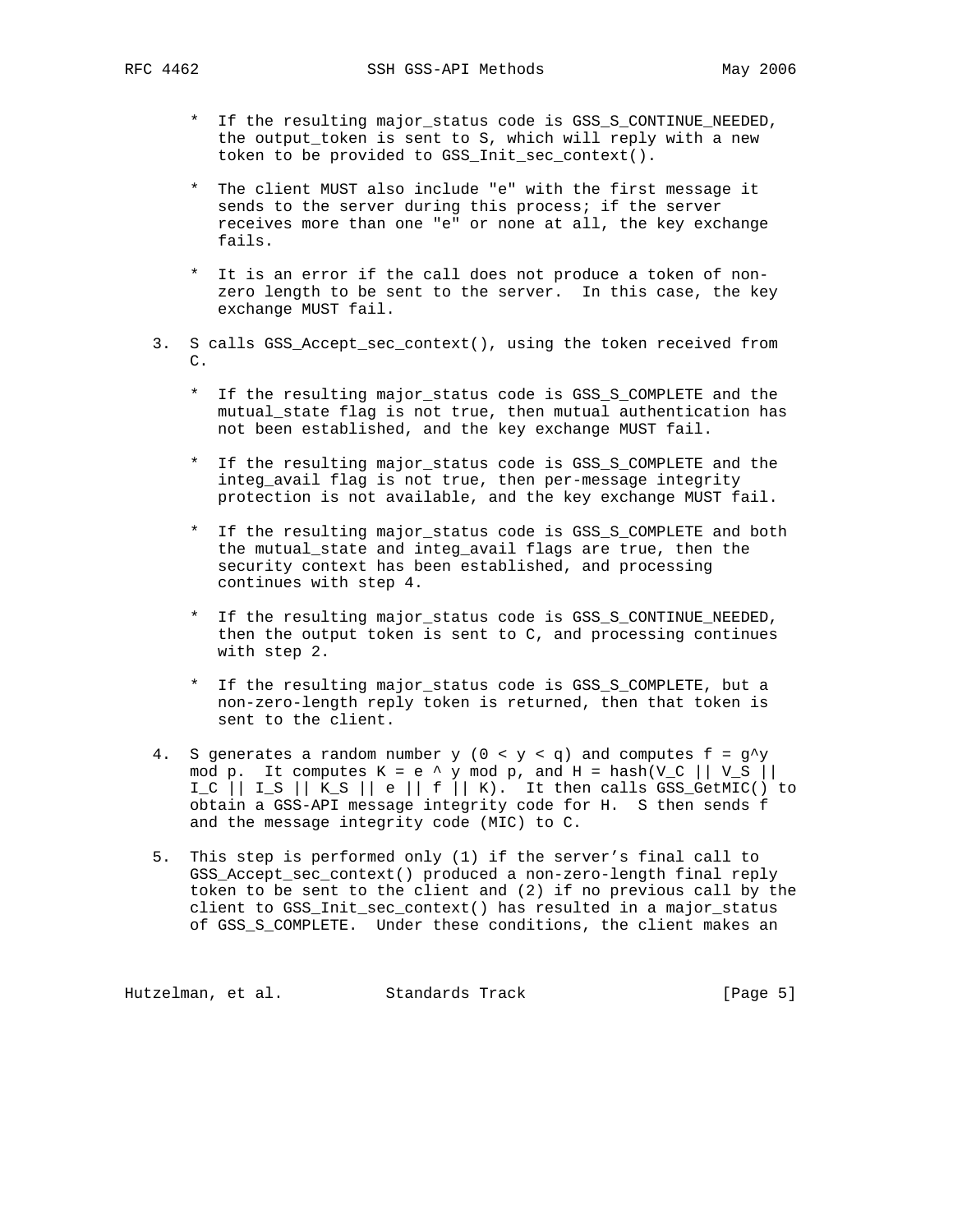additional call to GSS\_Init\_sec\_context() to process the final reply token. This call is made exactly as described above. However, if the resulting major\_status is anything other than GSS\_S\_COMPLETE, or a non-zero-length token is returned, it is an error and the key exchange MUST fail.

6. C computes  $K = f^x x \mod p$ , and  $H = hash(V_C || V_S || I_C || I_S$  || K\_S || e || f || K). It then calls GSS\_VerifyMIC() to verify that the MIC sent by S matches H. If the MIC is not successfully verified, the key exchange MUST fail.

 Either side MUST NOT send or accept e or f values that are not in the range [1, p-1]. If this condition is violated, the key exchange fails.

 If any call to GSS\_Init\_sec\_context() or GSS\_Accept\_sec\_context() returns a major\_status other than GSS\_S\_COMPLETE or GSS\_S\_CONTINUE\_NEEDED, or any other GSS-API call returns a major\_status other than GSS\_S\_COMPLETE, the key exchange fails. In this case, several mechanisms are available for communicating error information to the peer before terminating the connection as required by [SSH-TRANSPORT]:

- o If the key exchange fails due to any GSS-API error on the server (including errors returned by GSS\_Accept\_sec\_context()), the server MAY send a message informing the client of the details of the error. In this case, if an error token is also sent (see below), then this message MUST be sent before the error token.
- o If the key exchange fails due to a GSS-API error returned from the server's call to GSS\_Accept\_sec\_context(), and an "error token" is also returned, then the server SHOULD send the error token to the client to allow completion of the GSS security exchange.
- o If the key exchange fails due to a GSS-API error returned from the client's call to GSS\_Init\_sec\_context(), and an "error token" is also returned, then the client SHOULD send the error token to the server to allow completion of the GSS security exchange.

 As noted in Section 9, it may be desirable under site security policy to obscure information about the precise nature of the error; thus, it is RECOMMENDED that implementations provide a method to suppress these messages as a matter of policy.

 This is implemented with the following messages. The hash algorithm for computing the exchange hash is defined by the method name, and is called HASH. The group used for Diffie-Hellman key exchange and the underlying GSS-API mechanism are also defined by the method name.

Hutzelman, et al. Standards Track (Page 6)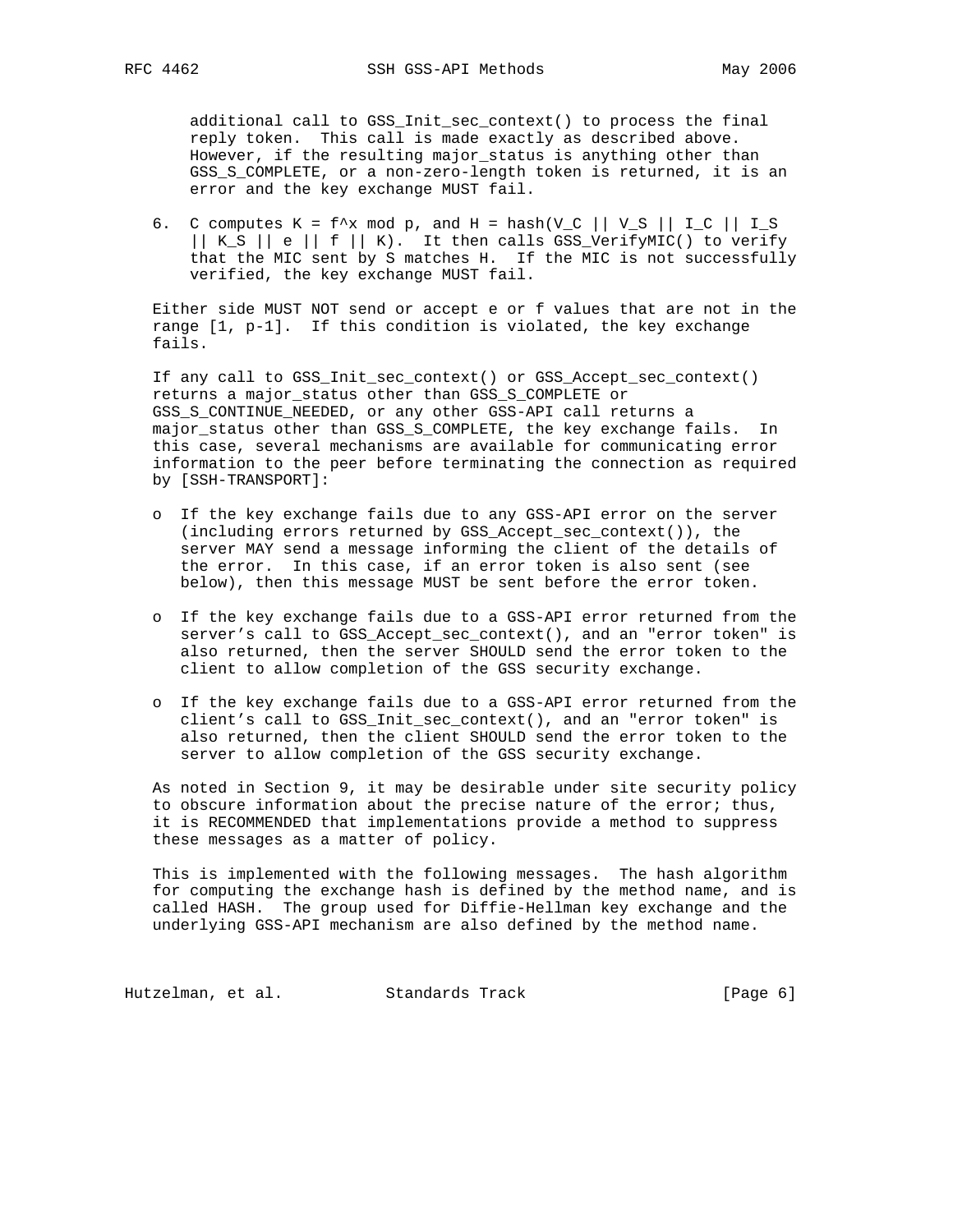After the client's first call to GSS\_Init\_sec\_context(), it sends the following:

```
 byte SSH_MSG_KEXGSS_INIT
string output_token (from GSS_Init_sec_context())
mpint e
```
 Upon receiving the SSH\_MSG\_KEXGSS\_INIT message, the server MAY send the following message, prior to any other messages, to inform the client of its host key.

> byte SSH\_MSG\_KEXGSS\_HOSTKEY string server public host key and certificates (K\_S)

 Since this key exchange method does not require the host key to be used for any encryption operations, this message is OPTIONAL. If the "null" host key algorithm described in Section 5 is used, this message MUST NOT be sent. If this message is sent, the server public host key(s) and/or certificate(s) in this message are encoded as a single string, in the format specified by the public key type in use (see [SSH-TRANSPORT], Section 6.6).

 In traditional SSH deployments, host keys are normally expected to change infrequently, and there is often no mechanism for validating host keys not already known to the client. As a result, the use of a new host key by an already-known host is usually considered an indication of a possible man-in-the-middle attack, and clients often present strong warnings and/or abort the connection in such cases.

 By contrast, when GSS-API-based key exchange is used, host keys sent via the SSH\_MSG\_KEXGSS\_HOSTKEY message are authenticated as part of the GSS-API key exchange, even when previously unknown to the client. Further, in environments in which GSS-API-based key exchange is used heavily, it is possible and even likely that host keys will change much more frequently and/or without advance warning.

 Therefore, when a new key for an already-known host is received via the SSH\_MSG\_KEXGSS\_HOSTKEY message, clients SHOULD NOT issue strong warnings or abort the connection, provided the GSS-API-based key exchange succeeds.

 In order to facilitate key re-exchange after the user's GSS-API credentials have expired, client implementations SHOULD store host keys received via SSH\_MSG\_KEXGSS\_HOSTKEY for the duration of the session, even when such keys are not stored for long-term use.

Hutzelman, et al. Standards Track [Page 7]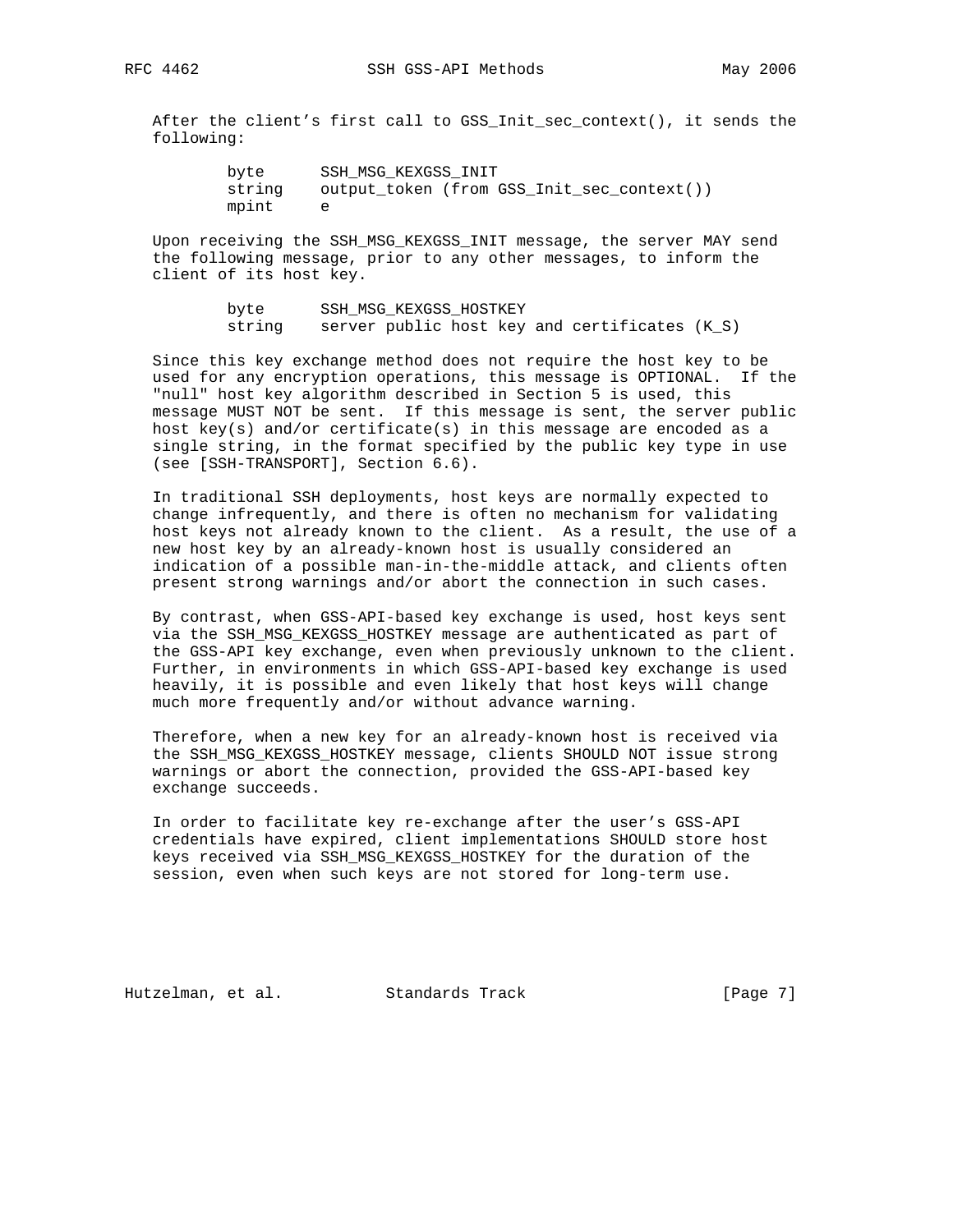Each time the server's call to GSS\_Accept\_sec\_context() returns a major\_status code of GSS\_S\_CONTINUE\_NEEDED, it sends the following reply to the client:

> byte SSH\_MSG\_KEXGSS\_CONTINUE string output\_token (from GSS\_Accept\_sec\_context())

 If the client receives this message after a call to GSS\_Init\_sec\_context() has returned a major\_status code of GSS S COMPLETE, a protocol error has occurred and the key exchange MUST fail.

 Each time the client receives the message described above, it makes another call to GSS\_Init\_sec\_context(). It then sends the following:

```
 byte SSH_MSG_KEXGSS_CONTINUE
string output_token (from GSS_Init_sec_context())
```
 The server and client continue to trade these two messages as long as the server's calls to GSS\_Accept\_sec\_context() result in major\_status codes of GSS\_S\_CONTINUE\_NEEDED. When a call results in a major\_status code of GSS\_S\_COMPLETE, it sends one of two final messages.

 If the server's final call to GSS\_Accept\_sec\_context() (resulting in a major\_status code of GSS\_S\_COMPLETE) returns a non-zero-length token to be sent to the client, it sends the following:

> byte SSH\_MSG\_KEXGSS\_COMPLETE mpint f string per\_msg\_token (MIC of H) boolean TRUE string output\_token (from GSS\_Accept\_sec\_context())

 If the client receives this message after a call to GSS\_Init\_sec\_context() has returned a major\_status code of GSS\_S\_COMPLETE, a protocol error has occurred and the key exchange MUST fail.

 If the server's final call to GSS\_Accept\_sec\_context() (resulting in a major\_status code of GSS\_S\_COMPLETE) returns a zero-length token or no token at all, it sends the following:

> byte SSH\_MSG\_KEXGSS\_COMPLETE mpint f string per\_msg\_token (MIC of H) boolean FALSE

Hutzelman, et al. Standards Track [Page 8]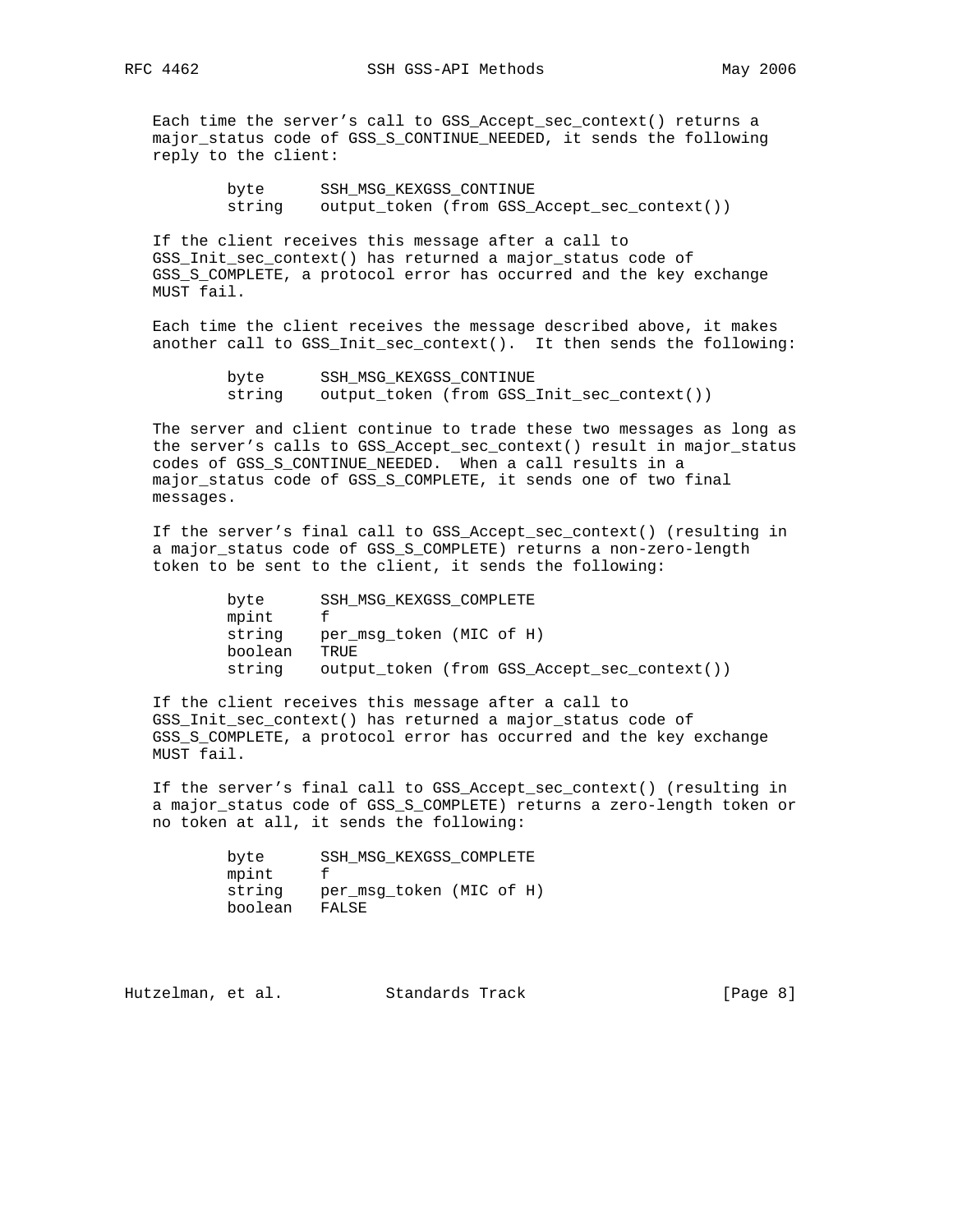If the client receives this message when no call to GSS\_Init\_sec\_context() has yet resulted in a major\_status code of GSS\_S\_COMPLETE, a protocol error has occurred and the key exchange MUST fail.

 If either the client's call to GSS\_Init\_sec\_context() or the server's call to GSS\_Accept\_sec\_context() returns an error status and produces an output token (called an "error token"), then the following SHOULD be sent to convey the error information to the peer:

| byte   | SSH MSG KEXGSS CONTINUE |
|--------|-------------------------|
| string | error token             |

 If a server sends both this message and an SSH\_MSG\_KEXGSS\_ERROR message, the SSH\_MSG\_KEXGSS\_ERROR message MUST be sent first, to allow clients to record and/or display the error information before processing the error token. This is important because a client processing an error token will likely disconnect without reading any further messages.

 In the event of a GSS-API error on the server, the server MAY send the following message before terminating the connection:

| SSH MSG KEXGSS ERROR |
|----------------------|
| major_status         |
| minor_status         |
| message              |
| language tag         |
|                      |

 The message text MUST be encoded in the UTF-8 encoding described in [UTF8]. Language tags are those described in [LANGTAG]. Note that the message text may contain multiple lines separated by carriage return-line feed (CRLF) sequences. Application developers should take this into account when displaying these messages.

 The hash H is computed as the HASH hash of the concatenation of the following:

| string | V C, the client's version string (CR, NL excluded)             |
|--------|----------------------------------------------------------------|
| string | V <sub>S</sub> , the server's version string (CR, NL excluded) |
| string | I_C, the payload of the client's SSH_MSG_KEXINIT               |
| string | I_S, the payload of the server's SSH_MSG_KEXINIT               |
| string | K S, the host key                                              |
| mpint  | e, exchange value sent by the client                           |
| mpint  | f, exchange value sent by the server                           |
| mpint  | K, the shared secret                                           |

Hutzelman, et al. Standards Track [Page 9]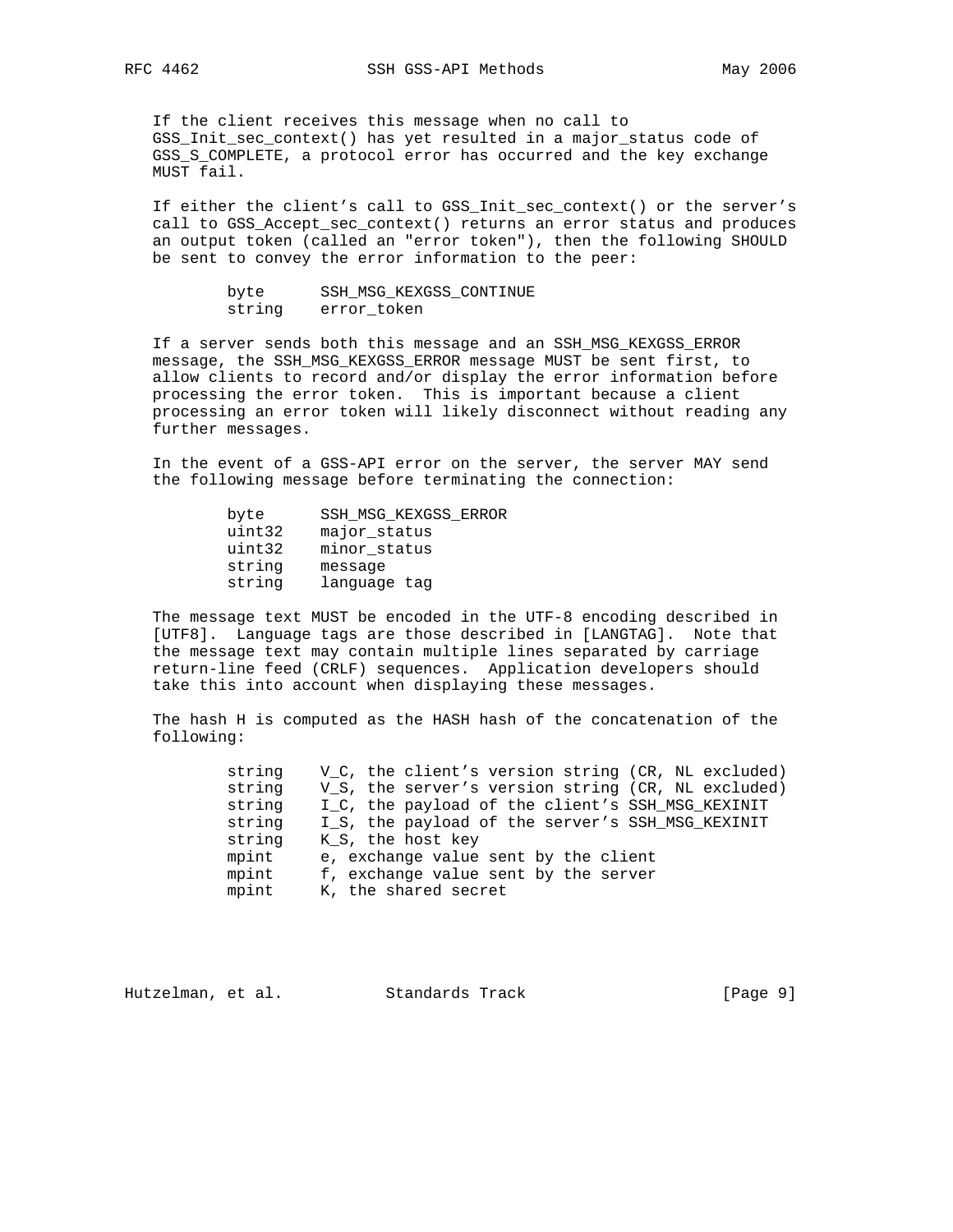This value is called the exchange hash, and it is used to authenticate the key exchange. The exchange hash SHOULD be kept secret. If no SSH\_MSG\_KEXGSS\_HOSTKEY message has been sent by the server or received by the client, then the empty string is used in place of K\_S when computing the exchange hash.

The GSS\_GetMIC call MUST be applied over H, not the original data.

2.2. Group Exchange

 This section describes a modification to the generic GSS-API authenticated Diffie-Hellman key exchange to allow the negotiation of the group to be used, using a method based on that described in [GROUP-EXCHANGE].

 The server keeps a list of safe primes and corresponding generators that it can select from. These are chosen as described in Section 3 of [GROUP-EXCHANGE]. The client requests a modulus from the server, indicating the minimum, maximum, and preferred sizes; the server responds with a suitable modulus and generator. The exchange then proceeds as described in Section 2.1 above.

 This description uses the following symbols, in addition to those defined above:

- o n is the size of the modulus p in bits that the client would like to receive from the server
- o min and max are the minimal and maximal sizes of p in bits that are acceptable to the client
- 1. C sends "min  $||n||$  max" to S, indicating the minimal acceptable group size, the preferred size of the group, and the maximal group size in bits the client will accept.
- 2. S finds a group that best matches the client's request, and sends "p || g" to C.
- 3. The exchange proceeds as described in Section 2.1 above, beginning with step 1, except that the exchange hash is computed as described below.

 Servers and clients SHOULD support groups with a modulus length of k bits, where  $1024 \leq k \leq 8192$ . The recommended values for min and max are 1024 and 8192, respectively.

 This is implemented using the following messages, in addition to those described above:

Hutzelman, et al. Standards Track [Page 10]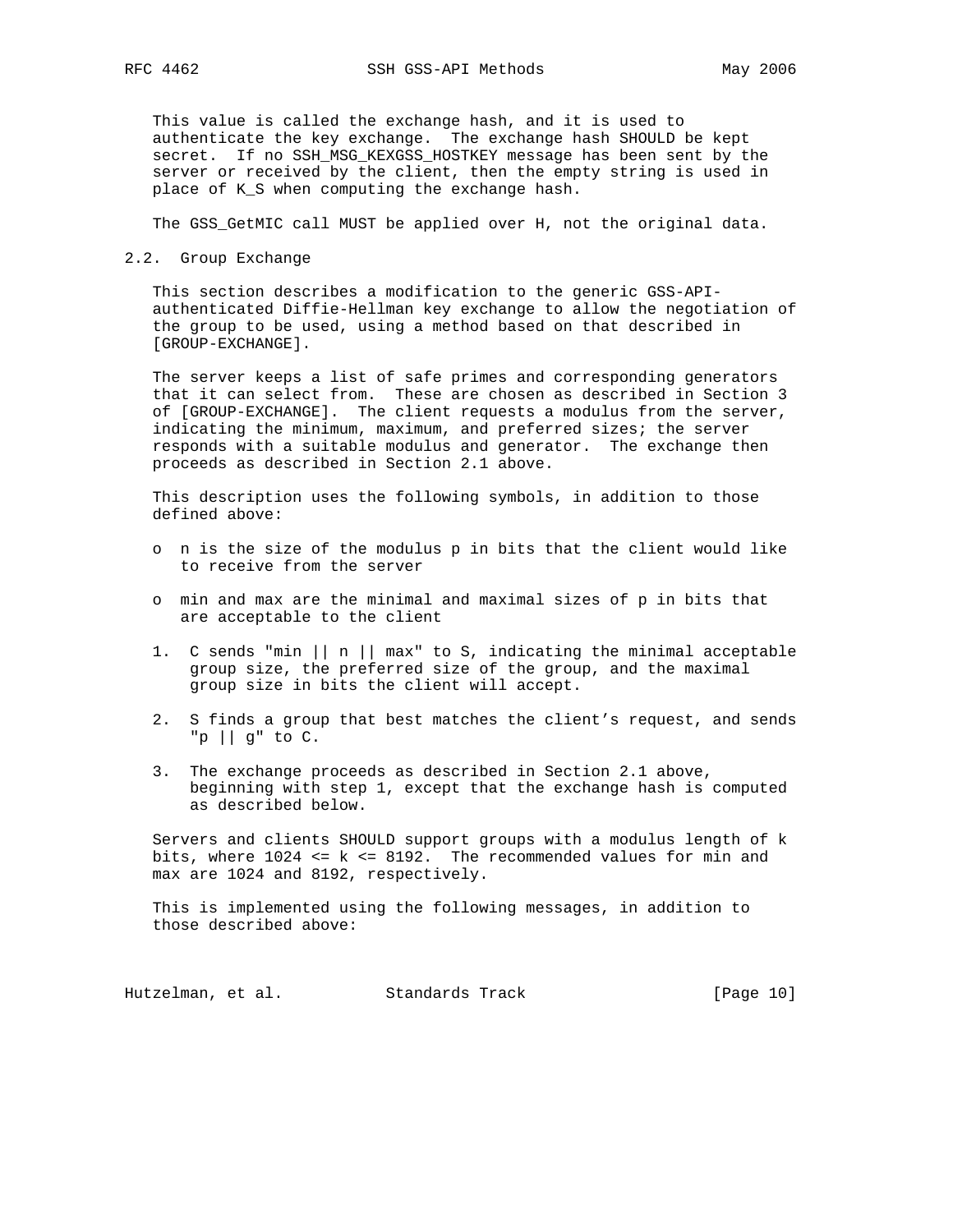First, the client sends:

| byte   | SSH MSG KEXGSS GROUPREO                           |
|--------|---------------------------------------------------|
| uint32 | min, minimal size in bits of an acceptable group  |
| uint32 | n, preferred size in bits of the group the server |
|        | should send                                       |
| uint32 | max, maximal size in bits of an acceptable group  |

The server responds with:

| byte  | SSH MSG KEXGSS GROUP               |
|-------|------------------------------------|
| mpint | p, safe prime                      |
| mpint | q, generator for subgroup in GF(p) |

 This is followed by the message exchange described above in Section 2.1, except that the exchange hash H is computed as the HASH hash of the concatenation of the following:

| string | V_C, the client's version string (CR, NL excluded)             |
|--------|----------------------------------------------------------------|
| string | V <sub>S</sub> , the server's version string (CR, NL excluded) |
| string | I_C, the payload of the client's SSH_MSG_KEXINIT               |
| string | I S, the payload of the server's SSH MSG KEXINIT               |
| string | K S, the host key                                              |
| uint32 | min, minimal size in bits of an acceptable group               |
| uint32 | n, preferred size in bits of the group the server              |
|        | should send                                                    |
| uint32 | max, maximal size in bits of an acceptable group               |
| mpint  | p, safe prime                                                  |
| mpint  | q, generator for subgroup in GF(p)                             |
| mpint  | e, exchange value sent by the client                           |
| mpint  | f, exchange value sent by the server                           |
| mpint  | K, the shared secret                                           |

## 2.3. gss-group1-sha1-\*

 Each of these methods specifies GSS-API-authenticated Diffie-Hellman key exchange as described in Section 2.1 with SHA-1 as HASH, and the group defined in Section 8.1 of [SSH-TRANSPORT]. The method name for each method is the concatenation of the string "gss-group1-sha1-" with the Base64 encoding of the MD5 hash [MD5] of the ASN.1 Distinguished Encoding Rules (DER) encoding [ASN1] of the underlying GSS-API mechanism's Object Identifier (OID). Base64 encoding is described in Section 6.8 of [MIME].

 Each and every such key exchange method is implicitly registered by this specification. The IESG is considered to be the owner of all such key exchange methods; this does NOT imply that the IESG is considered to be the owner of the underlying GSS-API mechanism.

Hutzelman, et al. Standards Track [Page 11]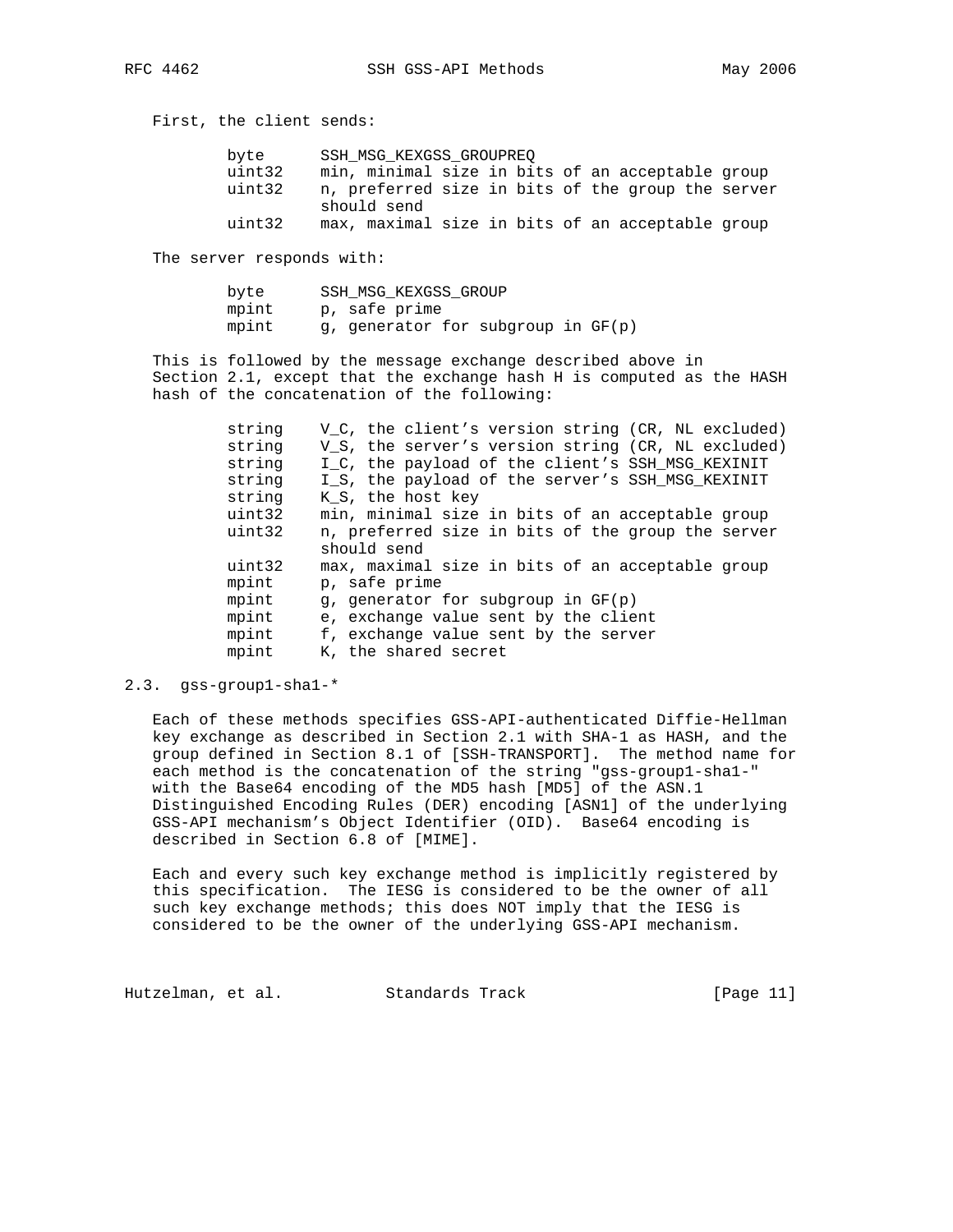#### 2.4. gss-group14-sha1-\*

 Each of these methods specifies GSS-API authenticated Diffie-Hellman key exchange as described in Section 2.1 with SHA-1 as HASH, and the group defined in Section 8.2 of [SSH-TRANSPORT]. The method name for each method is the concatenation of the string "gss-group14-sha1-" with the Base64 encoding of the MD5 hash [MD5] of the ASN.1 DER encoding [ASN1] of the underlying GSS-API mechanism's OID. Base64 encoding is described in Section 6.8 of [MIME].

 Each and every such key exchange method is implicitly registered by this specification. The IESG is considered to be the owner of all such key exchange methods; this does NOT imply that the IESG is considered to be the owner of the underlying GSS-API mechanism.

#### 2.5. gss-gex-sha1-\*

 Each of these methods specifies GSS-API-authenticated Diffie-Hellman key exchange as described in Section 2.2 with SHA-1 as HASH. The method name for each method is the concatenation of the string "gss gex-sha1-" with the Base64 encoding of the MD5 hash [MD5] of the ASN.1 DER encoding [ASN1] of the underlying GSS-API mechanism's OID. Base64 encoding is described in Section 6.8 of [MIME].

 Each and every such key exchange method is implicitly registered by this specification. The IESG is considered to be the owner of all such key exchange methods; this does NOT imply that the IESG is considered to be the owner of the underlying GSS-API mechanism.

# 2.6. Other GSS-API Key Exchange Methods

 Key exchange method names starting with "gss-" are reserved for key exchange methods that conform to this document; in particular, for those methods that use the GSS-API-authenticated Diffie-Hellman key exchange algorithm described in Section 2.1, including any future methods that use different groups and/or hash functions. The intent is that the names for any such future methods be defined in a similar manner to that used in Section 2.3.

Hutzelman, et al. Standards Track [Page 12]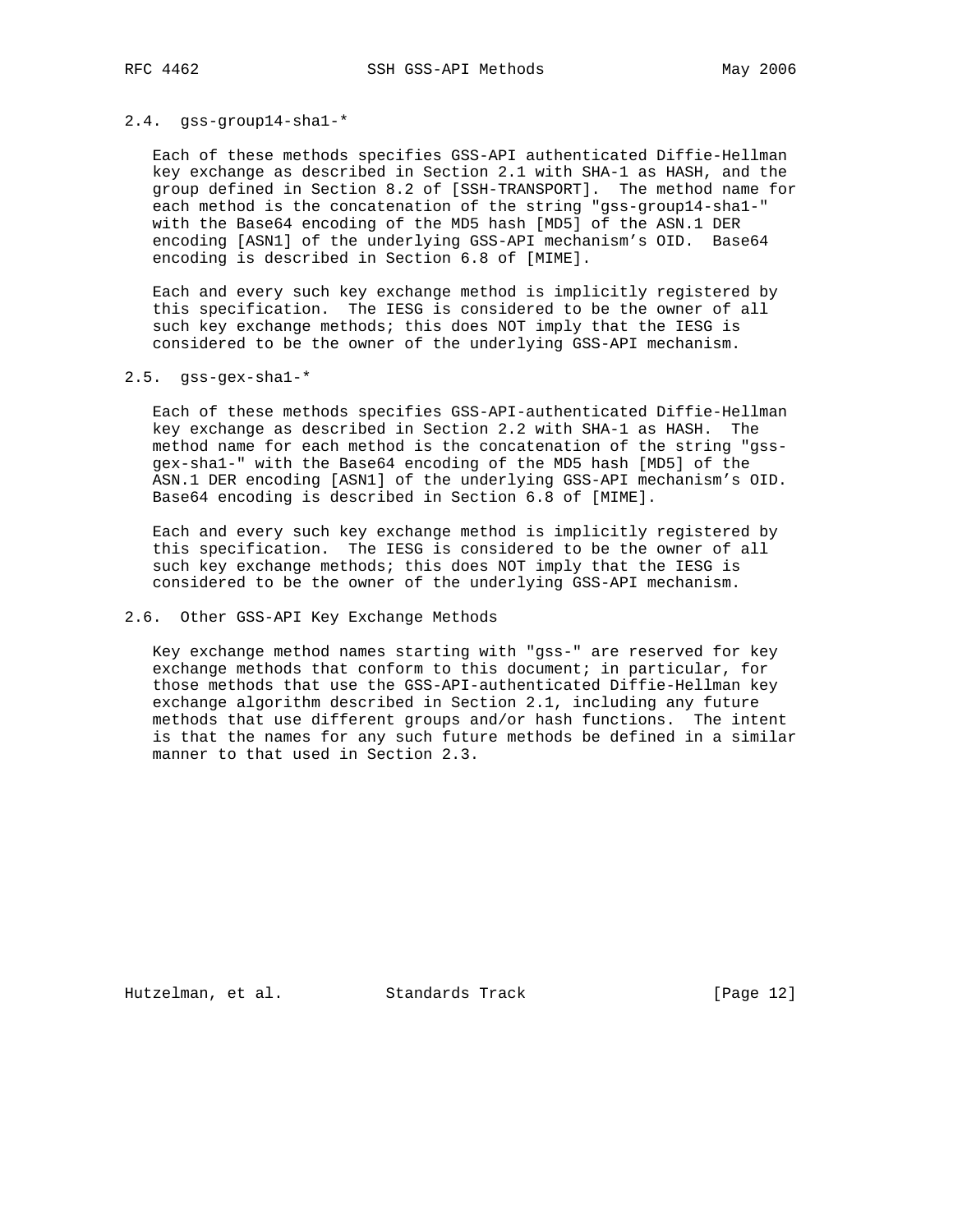3. GSS-API User Authentication

 This section describes a general-purpose user authentication method based on [GSSAPI]. It is intended to be run over the SSH user authentication protocol [SSH-USERAUTH].

 The authentication method name for this protocol is "gssapi-with mic".

# 3.1. GSS-API Authentication Overview

 GSS-API authentication must maintain a context. Authentication begins when the client sends an SSH\_MSG\_USERAUTH\_REQUEST, which specifies the mechanism OIDs the client supports.

 If the server supports any of the requested mechanism OIDs, the server sends an SSH\_MSG\_USERAUTH\_GSSAPI\_RESPONSE message containing the mechanism OID.

 After the client receives SSH\_MSG\_USERAUTH\_GSSAPI\_RESPONSE, the client and server exchange SSH\_MSG\_USERAUTH\_GSSAPI\_TOKEN packets until the authentication mechanism either succeeds or fails.

 If at any time during the exchange the client sends a new SSH\_MSG\_USERAUTH\_REQUEST packet, the GSS-API context is completely discarded and destroyed, and any further GSS-API authentication MUST restart from the beginning.

 If the authentication succeeds and a non-empty user name is presented by the client, the SSH server implementation verifies that the user name is authorized based on the credentials exchanged in the GSS-API exchange. If the user name is not authorized, then the authentication MUST fail.

3.2. Initiating GSS-API Authentication

 The GSS-API authentication method is initiated when the client sends an SSH\_MSG\_USERAUTH\_REQUEST:

> byte SSH\_MSG\_USERAUTH\_REQUEST string user name (in ISO-10646 UTF-8 encoding) string service name (in US-ASCII) string "gssapi-with-mic" (US-ASCII method name) uint32 n, the number of mechanism OIDs client supports string[n] mechanism OIDs

 Mechanism OIDs are encoded according to the ASN.1 Distinguished Encoding Rules (DER), as described in [ASN1] and in Section 3.1 of

Hutzelman, et al. Standards Track [Page 13]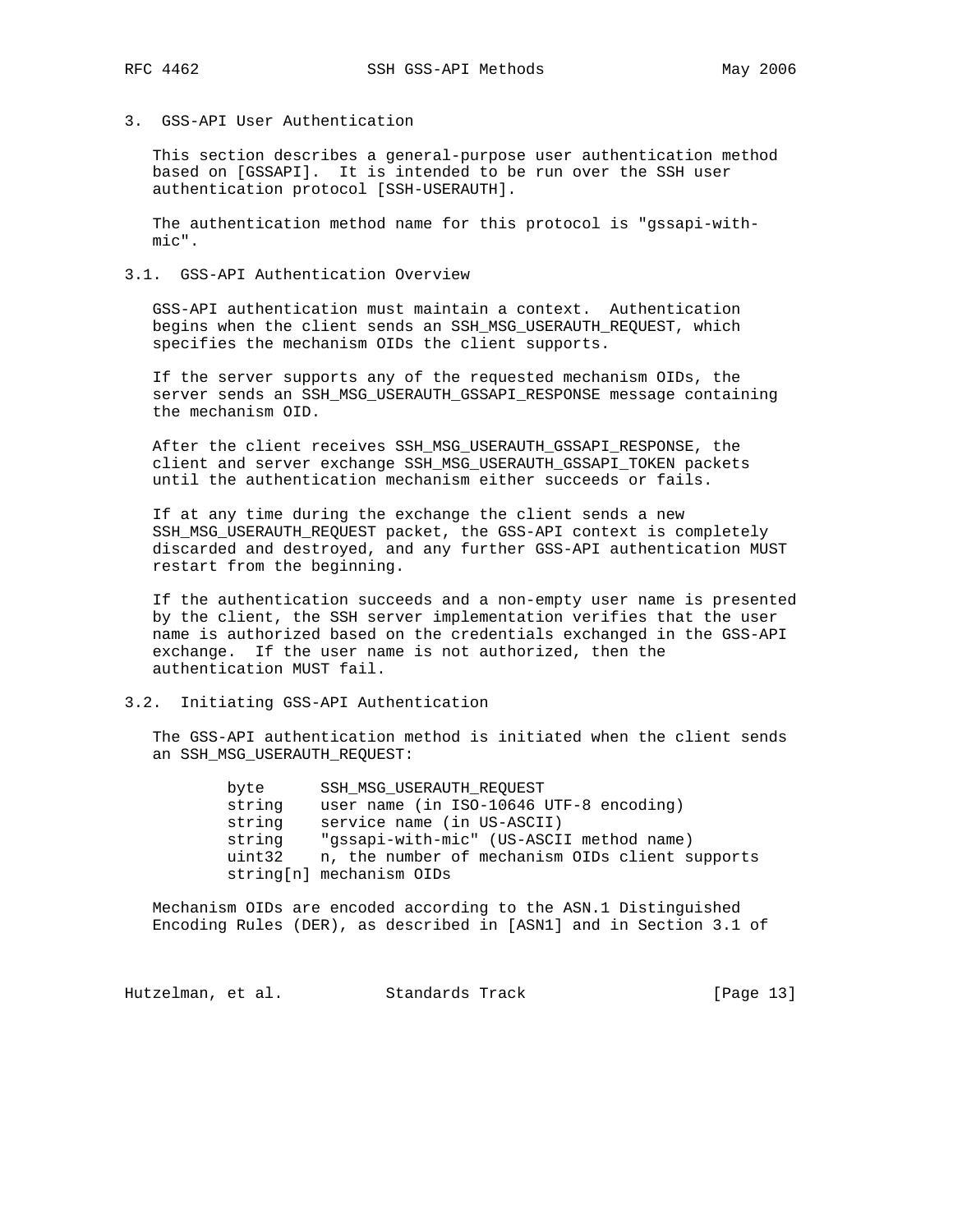[GSSAPI]. The mechanism OIDs MUST be listed in order of preference, and the server must choose the first mechanism OID on the list that it supports.

 The client SHOULD send GSS-API mechanism OIDs only for mechanisms that are of the same priority, compared to non-GSS-API authentication methods. Otherwise, authentication methods may be executed out of order. Thus, the client could first send an SSH\_MSG\_USERAUTH\_REQUEST for one GSS-API mechanism, then try public key authentication, and then try another GSS-API mechanism.

 If the server does not support any of the specified OIDs, the server MUST fail the request by sending an SSH MSG USERAUTH FAILURE packet.

 The user name may be an empty string if it can be deduced from the results of the GSS-API authentication. If the user name is not empty, and the requested user does not exist, the server MAY disconnect or MAY send a bogus list of acceptable authentications but never accept any. This makes it possible for the server to avoid disclosing information about which accounts exist. In any case, if the user does not exist, the authentication request MUST NOT be accepted.

 Note that the 'user name' value is encoded in ISO-10646 UTF-8. It is up to the server how it interprets the user name and determines whether the client is authorized based on his GSS-API credentials. In particular, the encoding used by the system for user names is a matter for the ssh server implementation. However, if the client reads the user name in some other encoding (e.g., ISO 8859-1 - ISO Latin1), it MUST convert the user name to ISO-10646 UTF-8 before transmitting, and the server MUST convert the user name to the encoding used on that system for user names.

 Any normalization or other preparation of names is done by the ssh server based on the requirements of the system, and is outside the scope of SSH. SSH implementations which maintain private user databases SHOULD prepare user names as described by [SASLPREP].

 The client MAY at any time continue with a new SSH\_MSG\_USERAUTH\_REQUEST message, in which case the server MUST abandon the previous authentication attempt and continue with the new one.

#### 3.3. Initial Server Response

 The server responds to the SSH\_MSG\_USERAUTH\_REQUEST with either an SSH\_MSG\_USERAUTH\_FAILURE if none of the mechanisms are supported or with an SSH\_MSG\_USERAUTH\_GSSAPI\_RESPONSE as follows:

Hutzelman, et al. Standards Track [Page 14]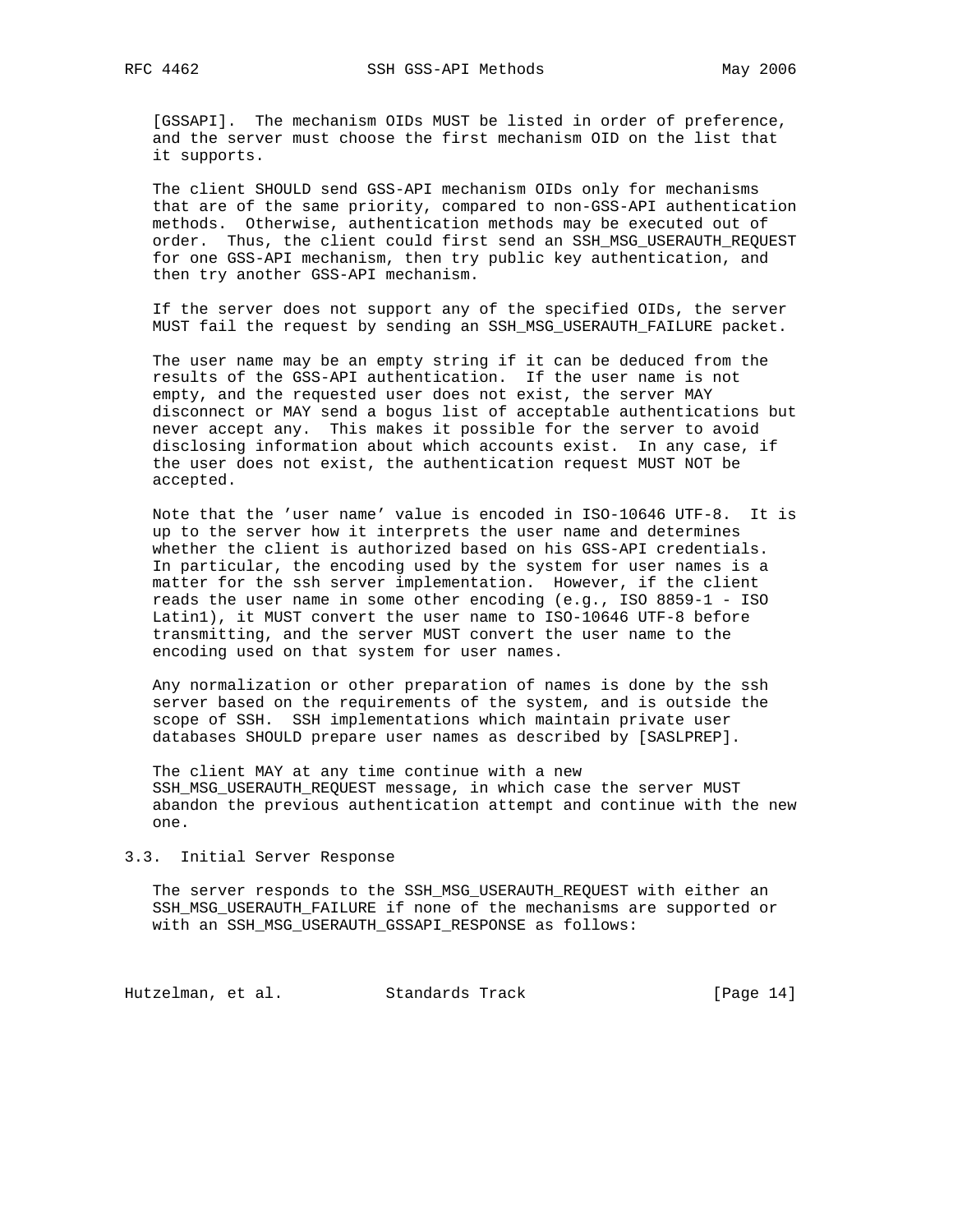byte SSH\_MSG\_USERAUTH\_GSSAPI\_RESPONSE string selected mechanism OID

 The mechanism OID must be one of the OIDs sent by the client in the SSH\_MSG\_USERAUTH\_REQUEST packet.

## 3.4. GSS-API Session

 Once the mechanism OID has been selected, the client will then initiate an exchange of one or more pairs of SSH\_MSG\_USERAUTH\_GSSAPI\_TOKEN packets. These packets contain the tokens produced from the 'GSS\_Init\_sec\_context()' and 'GSS\_Accept\_sec\_context()' calls. The actual number of packets exchanged is determined by the underlying GSS-API mechanism.

| byte   | SSH MSG USERAUTH GSSAPI TOKEN                    |
|--------|--------------------------------------------------|
| string | data returned from either GSS_Init_sec_context() |
|        | or GSS Accept sec context()                      |

 If an error occurs during this exchange on server side, the server can terminate the method by sending an SSH\_MSG\_USERAUTH\_FAILURE packet. If an error occurs on client side, the client can terminate the method by sending a new SSH\_MSG\_USERAUTH\_REQUEST packet.

 When calling GSS\_Init\_sec\_context(), the client MUST set integ\_req\_flag to "true" to request that per-message integrity protection be supported for this context. In addition, deleg\_req\_flag MAY be set to "true" to request access delegation, if requested by the user.

 Since the user authentication process by its nature authenticates only the client, the setting of mutual\_req\_flag is not needed for this process. This flag SHOULD be set to "false".

 Since the user authentication process will involve the exchange of only a single token once the context has been established, it is not necessary that the context support detection of replayed or out-of sequence tokens. Thus, the setting of replay\_det\_req\_flag and sequence\_req\_flag are not needed for this process. These flags SHOULD be set to "false".

 Additional SSH\_MSG\_USERAUTH\_GSSAPI\_TOKEN messages are sent if and only if the calls to the GSS-API routines produce send tokens of non zero length.

 Any major status code other than GSS\_S\_COMPLETE or GSS\_S\_CONTINUE\_NEEDED SHOULD be a failure.

Hutzelman, et al. Standards Track [Page 15]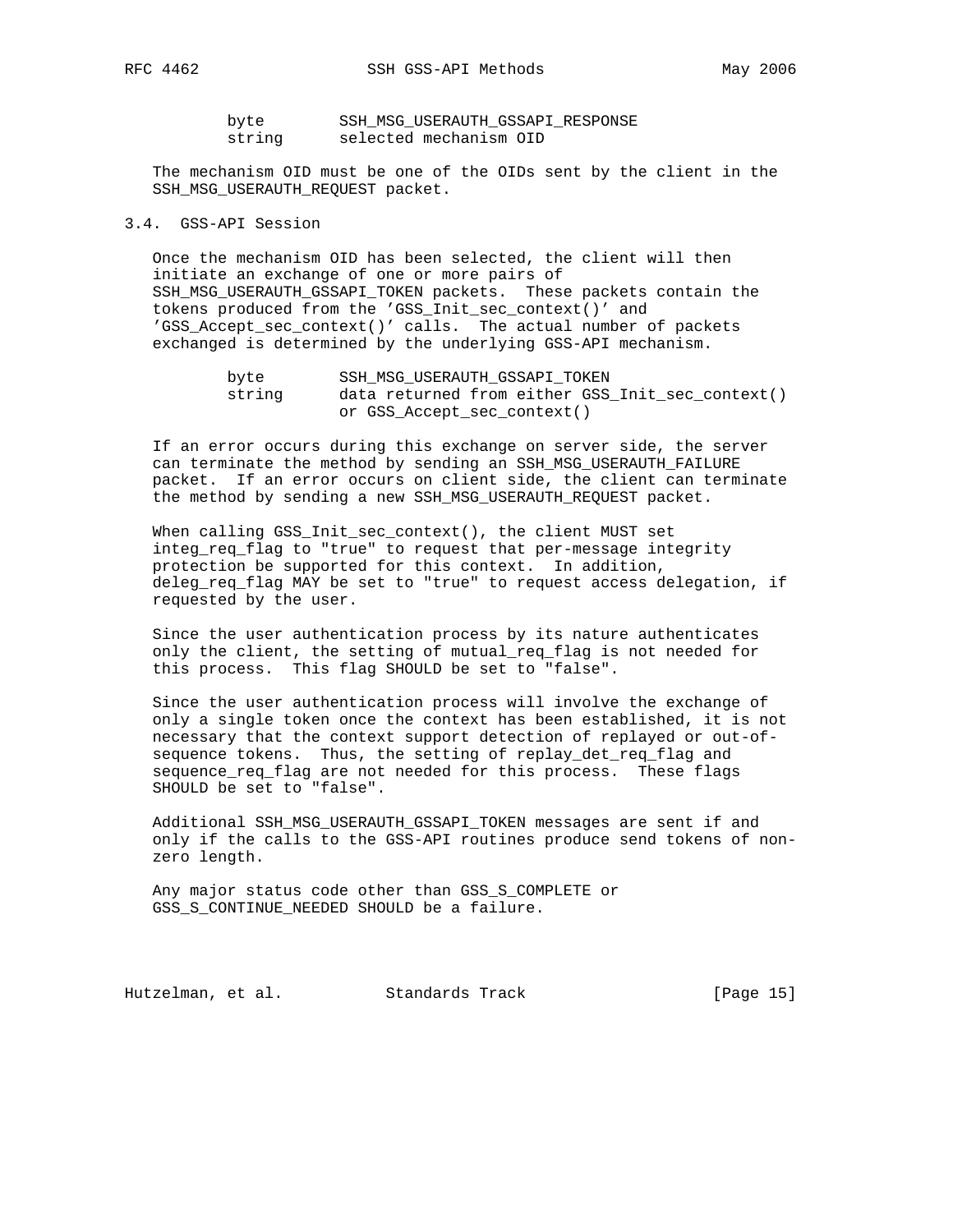# 3.5. Binding Encryption Keys

 In some cases, it is possible to obtain improved security by allowing access only if the client sends a valid message integrity code (MIC) binding the GSS-API context to the keys used for encryption and integrity protection of the SSH session. With this extra level of protection, a "man-in-the-middle" attacker who has convinced a client of his authenticity cannot then relay user authentication messages between the real client and server, thus gaining access to the real server. This additional protection is available when the negotiated GSS-API context supports per-message integrity protection, as indicated by the setting of the integ\_avail flag on successful return from GSS\_Init\_sec\_context() or GSS\_Accept\_sec\_context().

When the client's call to GSS\_Init\_sec\_context() returns GSS\_S\_COMPLETE with the integ\_avail flag set, the client MUST conclude the user authentication exchange by sending the following message:

> byte SSH\_MSG\_USERAUTH\_GSSAPI\_MIC string MIC

 This message MUST be sent only if GSS\_Init\_sec\_context() returned GSS\_S\_COMPLETE. If a token is also returned, then the SSH\_MSG\_USERAUTH\_GSSAPI\_TOKEN message MUST be sent before this one.

 The contents of the MIC field are obtained by calling GSS\_GetMIC() over the following, using the GSS-API context that was just established:

| string | session identifier       |
|--------|--------------------------|
| byte   | SSH_MSG_USERAUTH_REQUEST |
| string | user name                |
| string | service                  |
| string | "qssapi-with-mic"        |

 If this message is received by the server before the GSS-API context is fully established, the server MUST fail the authentication.

 If this message is received by the server when the negotiated GSS-API context does not support per-message integrity protection, the server MUST fail the authentication.

3.6. Client Acknowledgement

 Some servers may wish to permit user authentication to proceed even when the negotiated GSS-API context does not support per-message integrity protection. In such cases, it is possible for the server

Hutzelman, et al. Standards Track [Page 16]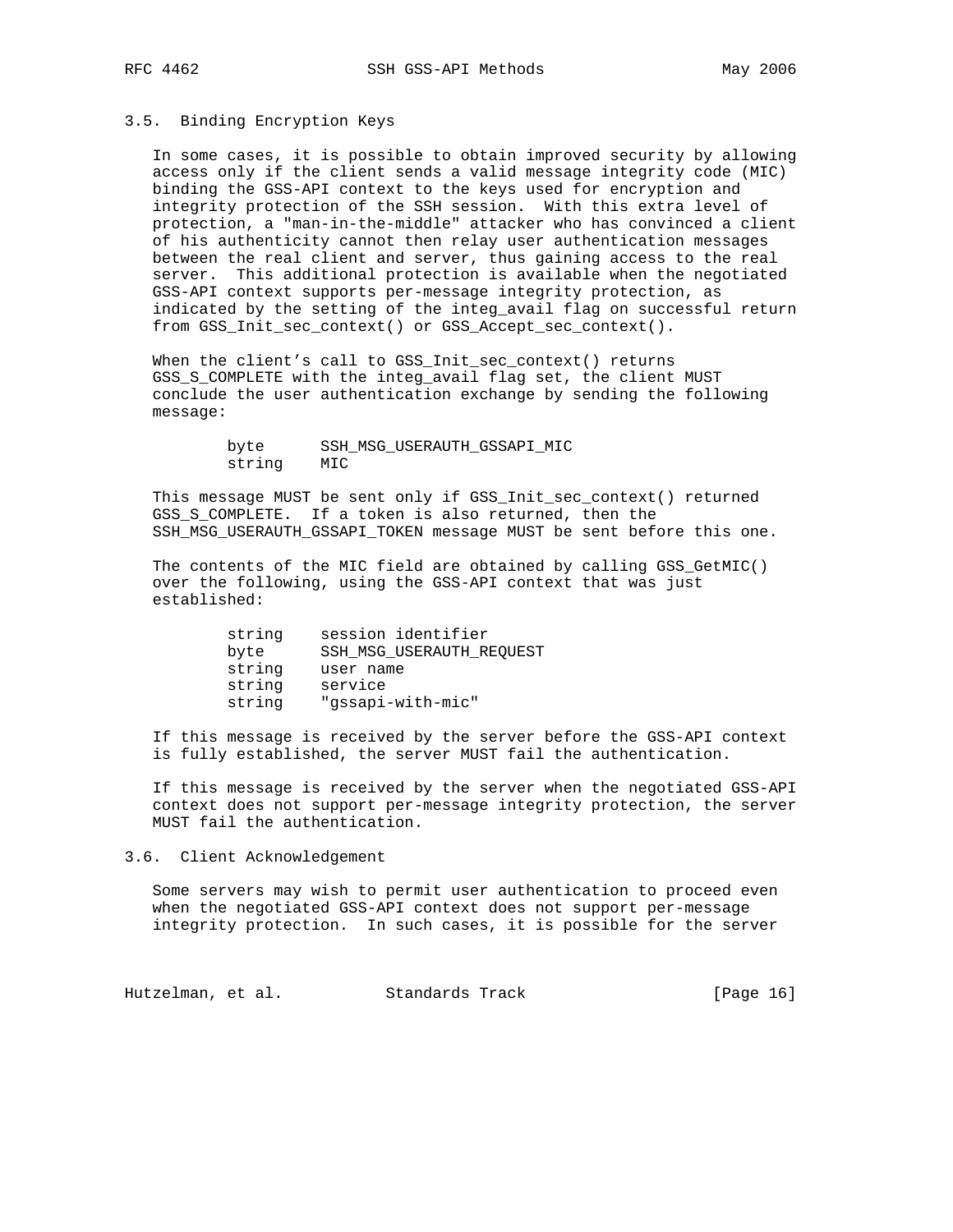to successfully complete the GSS-API method, while the client's last call to GSS\_Init\_sec\_context() fails. If the server simply assumed success on the part of the client and completed the authentication service, it is possible that the client would fail to complete the authentication method, but not be able to retry other methods because the server had already moved on. To protect against this, a final message is sent by the client to indicate it has completed authentication.

When the client's call to GSS Init sec context() returns GSS\_S\_COMPLETE with the integ\_avail flag not set, the client MUST conclude the user authentication exchange by sending the following message:

#### byte SSH\_MSG\_USERAUTH\_GSSAPI\_EXCHANGE\_COMPLETE

 This message MUST be sent only if GSS\_Init\_sec\_context() returned GSS\_S\_COMPLETE. If a token is also returned, then the SSH\_MSG\_USERAUTH\_GSSAPI\_TOKEN message MUST be sent before this one.

 If this message is received by the server before the GSS-API context is fully established, the server MUST fail the authentication.

 If this message is received by the server when the negotiated GSS-API context supports per-message integrity protection, the server MUST fail the authentication.

 It is a site policy decision for the server whether or not to permit authentication using GSS-API mechanisms and/or contexts that do not support per-message integrity protection. The server MAY fail the otherwise valid gssapi-with-mic authentication if per-message integrity protection is not supported.

## 3.7. Completion

 As with all SSH authentication methods, successful completion is indicated by an SSH\_MSG\_USERAUTH\_SUCCESS if no other authentication is required, or an SSH\_MSG\_USERAUTH\_FAILURE with the partial success flag set if the server requires further authentication. This packet SHOULD be sent immediately following receipt of the SSH\_MSG\_USERAUTH\_GSSAPI\_EXCHANGE\_COMPLETE packet.

#### 3.8. Error Status

 In the event that a GSS-API error occurs on the server during context establishment, the server MAY send the following message to inform the client of the details of the error before sending an SSH\_MSG\_USERAUTH\_FAILURE message:

Hutzelman, et al. Standards Track [Page 17]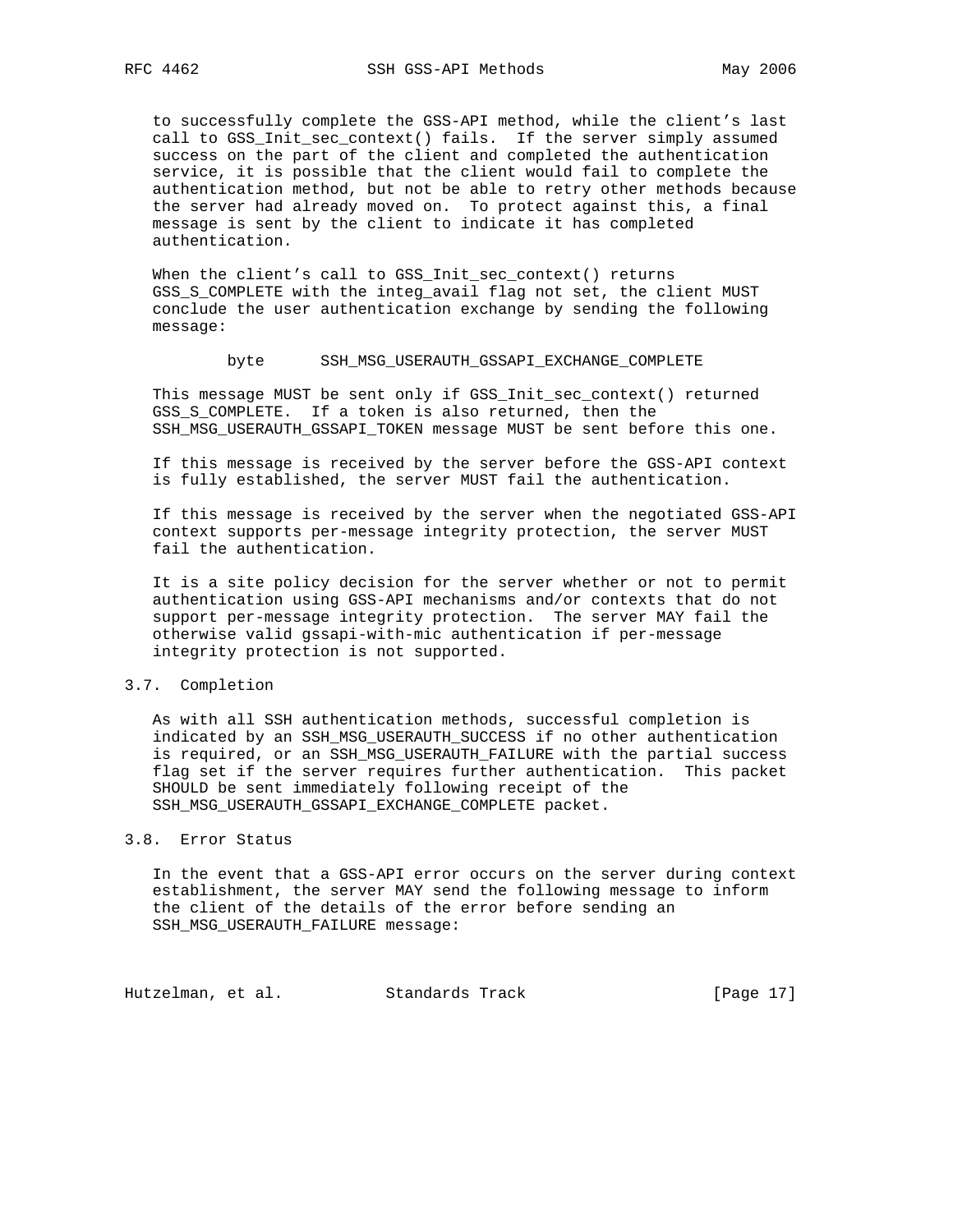byte SSH\_MSG\_USERAUTH\_GSSAPI\_ERROR uint32 major\_status uint32 minor\_status string message string language tag

 The message text MUST be encoded in the UTF-8 encoding described in [UTF8]. Language tags are those described in [LANGTAG]. Note that the message text may contain multiple lines separated by carriage return-line feed (CRLF) sequences. Application developers should take this into account when displaying these messages.

 Clients receiving this message MAY log the error details and/or report them to the user. Any server sending this message MUST ignore any SSH\_MSG\_UNIMPLEMENTED sent by the client in response.

#### 3.9. Error Token

 In the event that, during context establishment, a client's call to GSS\_Init\_sec\_context() or a server's call to GSS\_Accept\_sec\_context() returns a token along with an error status, the resulting "error token" SHOULD be sent to the peer using the following message:

| byte   | SSH MSG USERAUTH GSSAPI ERRTOK |
|--------|--------------------------------|
| string | error token                    |

 This message implies that the authentication is about to fail, and is defined to allow the error token to be communicated without losing synchronization.

 When a server sends this message, it MUST be followed by an SSH\_MSG\_USERAUTH\_FAILURE message, which is to be interpreted as applying to the same authentication request. A client receiving this message SHOULD wait for the following SSH\_MSG\_USERAUTH\_FAILURE message before beginning another authentication attempt.

 When a client sends this message, it MUST be followed by a new authentication request or by terminating the connection. A server receiving this message MUST NOT send an SSH\_MSG\_USERAUTH\_FAILURE in reply, since such a message might otherwise be interpreted by a client as a response to the following authentication sequence.

 Any server sending this message MUST ignore any SSH\_MSG\_UNIMPLEMENTED sent by the client in response. If a server sends both this message and an SSH\_MSG\_USERAUTH\_GSSAPI\_ERROR message, the SSH\_MSG\_USERAUTH\_GSSAPI\_ERROR message MUST be sent first, to allow the client to store and/or display the error status before processing the error token.

Hutzelman, et al. Standards Track [Page 18]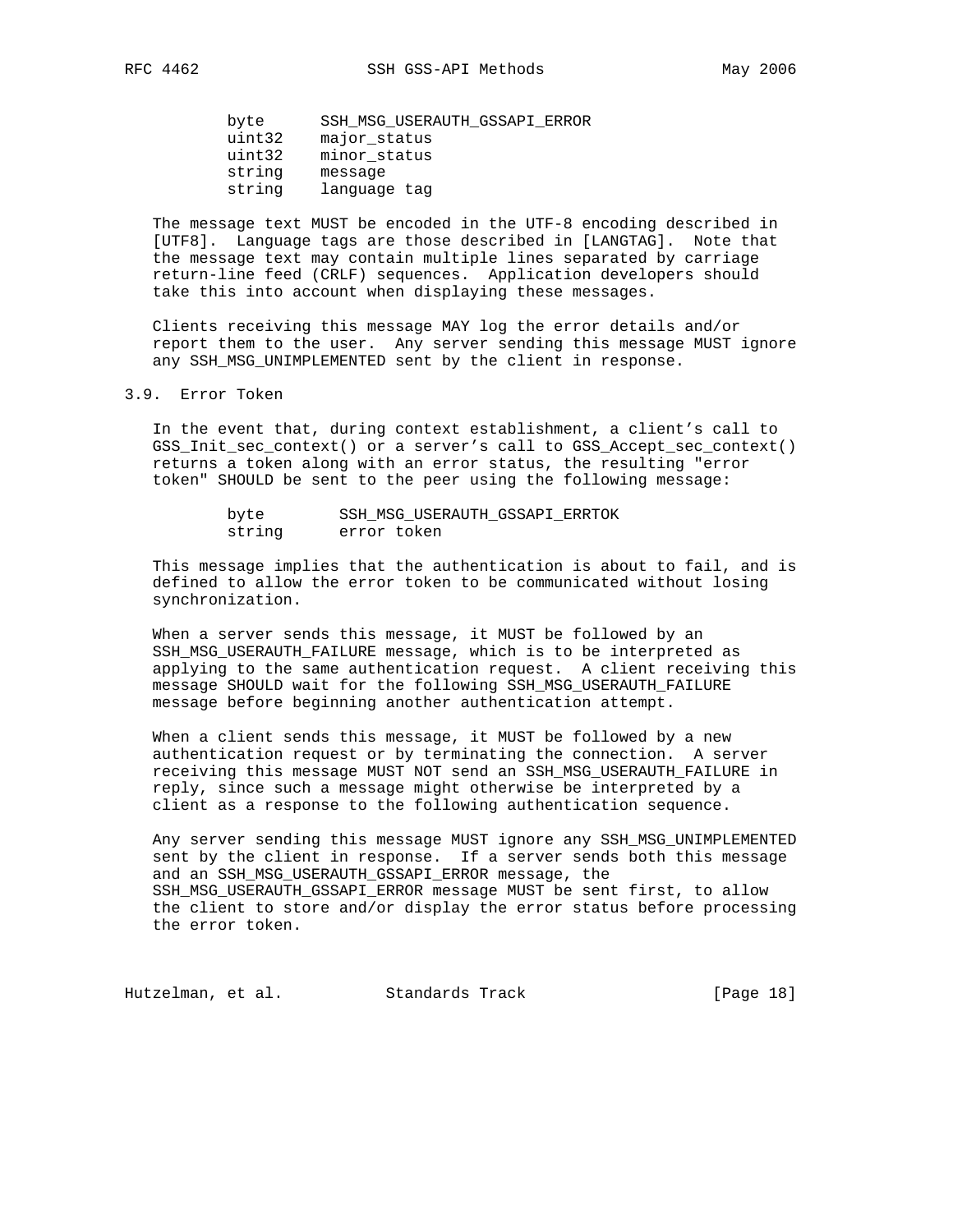4. Authentication Using GSS-API Key Exchange

 This section describes a user authentication method building on the framework described in [SSH-USERAUTH]. This method performs user authentication by making use of an existing GSS-API context established during key exchange.

The authentication method name for this protocol is "gssapi-keyex".

 This method may be used only if the initial key exchange was performed using a GSS-API-based key exchange method defined in accordance with Section 2. The GSS-API context used with this method is always that established during an initial GSS-API-based key exchange. Any context established during key exchange for the purpose of rekeying MUST NOT be used with this method.

 The server SHOULD include this user authentication method in the list of methods that can continue (in an SSH\_MSG\_USERAUTH\_FAILURE) if the initial key exchange was performed using a GSS-API-based key exchange method and provides information about the user's identity that is useful to the server. It MUST NOT include this method if the initial key exchange was not performed using a GSS-API-based key exchange method defined in accordance with Section 2.

 The client SHOULD attempt to use this method if it is advertised by the server, initial key exchange was performed using a GSS-API-based key exchange method, and this method has not already been tried. The client SHOULD NOT try this method more than once per session. It MUST NOT try this method if initial key exchange was not performed using a GSS-API-based key exchange method defined in accordance with Section 2.

 If a server receives a request for this method when initial key exchange was not performed using a GSS-API-based key exchange method defined in accordance with Section 2, it MUST return SSH\_MSG\_USERAUTH\_FAILURE.

This method is defined as a single message:

| byte   | SSH MSG USERAUTH REOUEST |
|--------|--------------------------|
| string | user name                |
| string | service                  |
| string | "gssapi-keyex"           |
| string | MIC                      |
|        |                          |

 The contents of the MIC field are obtained by calling GSS\_GetMIC over the following, using the GSS-API context that was established during initial key exchange:

Hutzelman, et al. Standards Track [Page 19]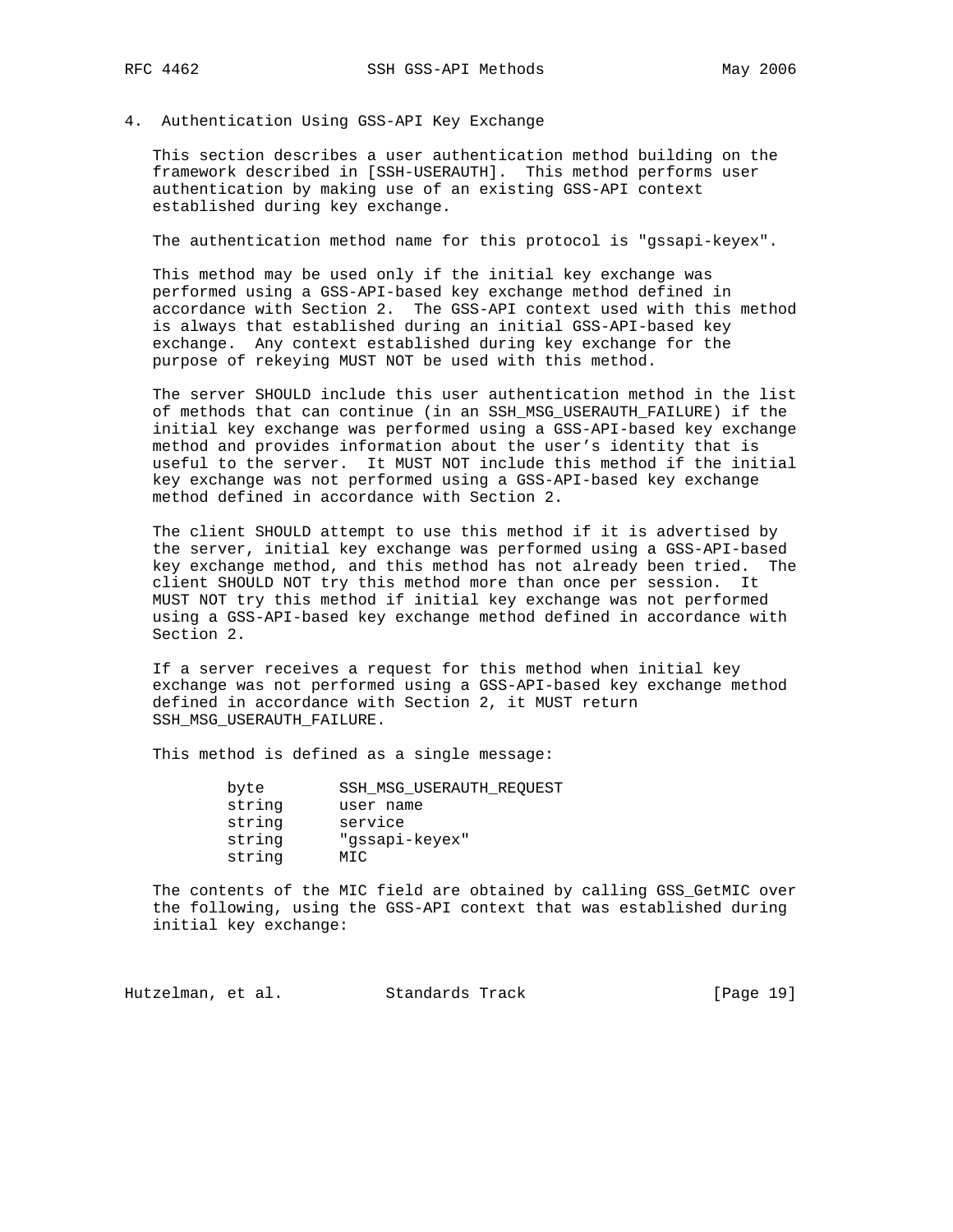string session identifier byte SSH\_MSG\_USERAUTH\_REQUEST string user name string service string "gssapi-keyex"

 Upon receiving this message when initial key exchange was performed using a GSS-API-based key exchange method, the server uses GSS\_VerifyMIC() to verify that the MIC received is valid. If the MIC is not valid, the user authentication fails, and the server MUST return SSH\_MSG\_USERAUTH\_FAILURE.

 If the MIC is valid and the server is satisfied as to the user's credentials, it MAY return either SSH\_MSG\_USERAUTH\_SUCCESS or SSH\_MSG\_USERAUTH\_FAILURE with the partial success flag set, depending on whether additional authentications are needed.

5. Null Host Key Algorithm

 The "null" host key algorithm has no associated host key material and provides neither signature nor encryption algorithms. Thus, it can be used only with key exchange methods that do not require any public-key operations and do not require the use of host public key material. The key exchange methods described in Section 2 are examples of such methods.

 This algorithm is used when, as a matter of configuration, the host does not have or does not wish to use a public key. For example, it can be used when the administrator has decided as a matter of policy to require that all key exchanges be authenticated using Kerberos [KRB5], and thus the only permitted key exchange method is the GSS-API-authenticated Diffie-Hellman exchange described above, with Kerberos V5 as the underlying GSS-API mechanism. In such a configuration, the server implementation supports the "ssh-dss" key algorithm (as required by [SSH-TRANSPORT]), but could be prohibited by configuration from using it. In this situation, the server needs some key exchange algorithm to advertise; the "null" algorithm fills this purpose.

 Note that the use of the "null" algorithm in this way means that the server will not be able to interoperate with clients that do not support this algorithm. This is not a significant problem, since in the configuration described, it will also be unable to interoperate with implementations that do not support the GSS-API-authenticated key exchange and Kerberos.

Hutzelman, et al. Standards Track [Page 20]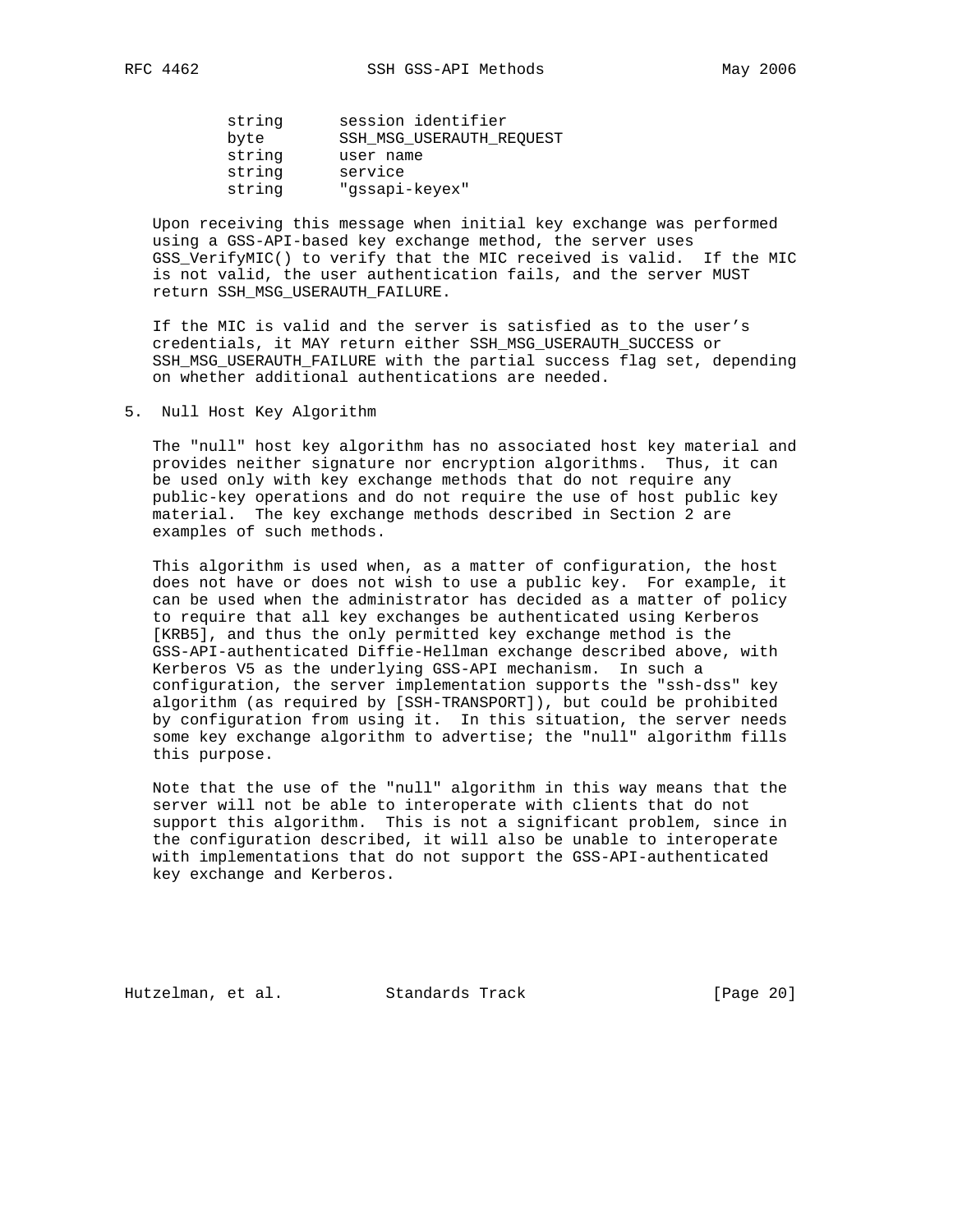Any implementation supporting at least one key exchange method that conforms to Section 2 MUST also support the "null" host key algorithm. Servers MUST NOT advertise the "null" host key algorithm unless it is the only algorithm advertised.

6. Summary of Message Numbers

 The following message numbers have been defined for use with GSS- API-based key exchange methods:

| #define SSH MSG KEXGSS INIT     | 30        |
|---------------------------------|-----------|
| #define SSH MSG KEXGSS CONTINUE | <b>31</b> |
| #define SSH MSG KEXGSS COMPLETE | 32        |
| #define SSH MSG KEXGSS HOSTKEY  | 33        |
| #define SSH MSG KEXGSS ERROR    | 34        |
| #define SSH MSG KEXGSS GROUPREO | 40        |
| #define SSH MSG KEXGSS GROUP    | 41        |

 The numbers 30-49 are specific to key exchange and may be redefined by other kex methods.

 The following message numbers have been defined for use with the 'gssapi-with-mic' user authentication method:

| #define SSH MSG USERAUTH GSSAPI RESPONSE             | 60  |
|------------------------------------------------------|-----|
| #define SSH MSG USERAUTH GSSAPI TOKEN                | 61  |
| #define SSH MSG USERAUTH GSSAPI EXCHANGE COMPLETE 63 |     |
| #define SSH MSG USERAUTH GSSAPI ERROR                | 64  |
| #define SSH MSG USERAUTH GSSAPI ERRTOK               | 65  |
| #define SSH MSG USERAUTH GSSAPI MIC                  | 66. |

 The numbers 60-79 are specific to user authentication and may be redefined by other user auth methods. Note that in the method described in this document, message number 62 is unused.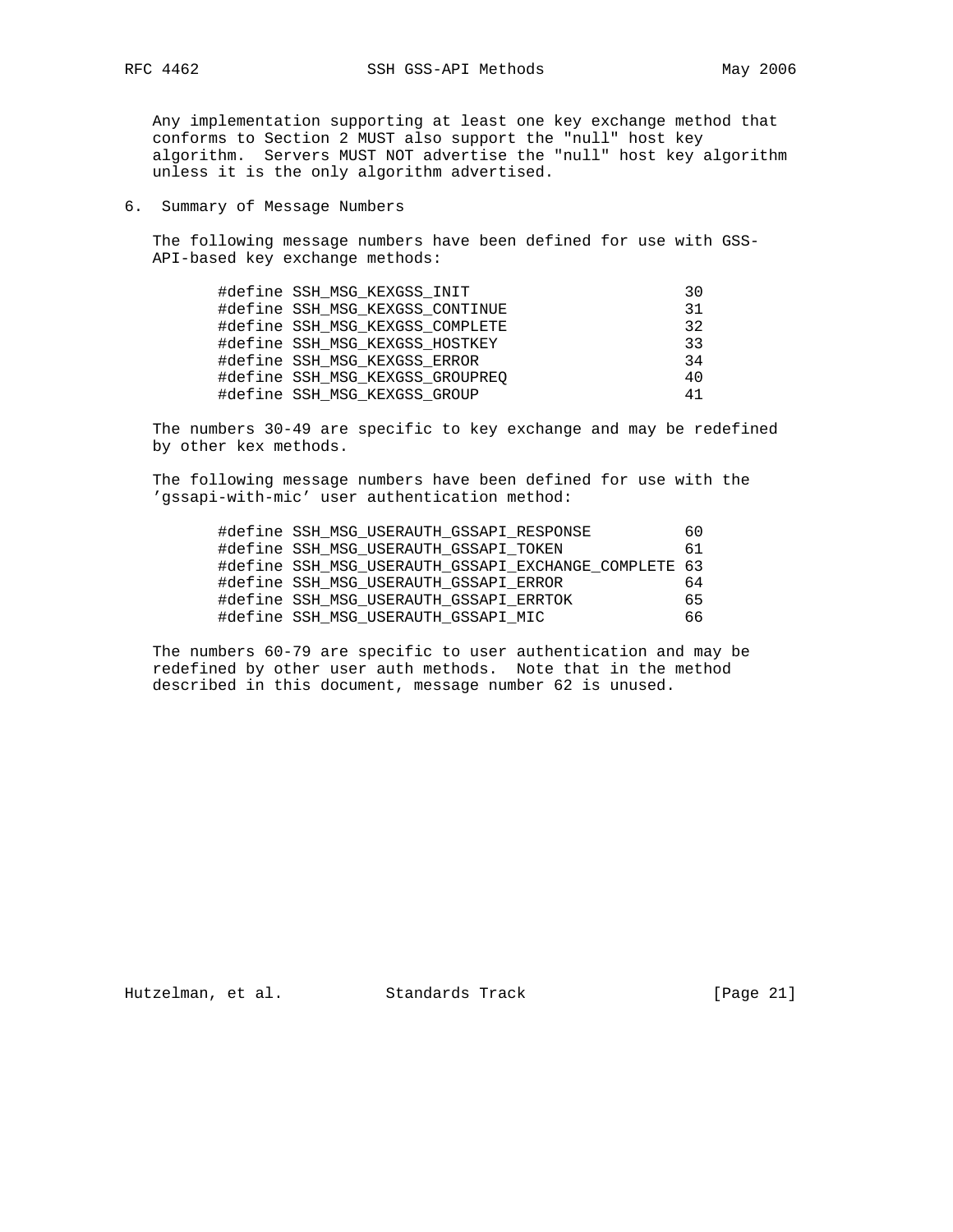# 7. GSS-API Considerations

#### 7.1. Naming Conventions

 In order to establish a GSS-API security context, the SSH client needs to determine the appropriate targ\_name to use in identifying the server when calling GSS\_Init\_sec\_context(). For this purpose, the GSS-API mechanism-independent name form for host-based services is used, as described in Section 4.1 of [GSSAPI].

 In particular, the targ\_name to pass to GSS\_Init\_sec\_context() is obtained by calling GSS\_Import\_name() with an input\_name\_type of GSS\_C\_NT\_HOSTBASED\_SERVICE, and an input\_name\_string consisting of the string "host@" concatenated with the hostname of the SSH server.

 Because the GSS-API mechanism uses the targ\_name to authenticate the server's identity, it is important that it be determined in a secure fashion. One common way to do this is to construct the targ\_name from the hostname as typed by the user; unfortunately, because some GSS-API mechanisms do not canonicalize hostnames, it is likely that this technique will fail if the user has not typed a fully-qualified, canonical hostname. Thus, implementers may wish to use other methods, but should take care to ensure they are secure. For example, one should not rely on an unprotected DNS record to map a host alias to the primary name of a server, or an IP address to a hostname, since an attacker can modify the mapping and impersonate the server.

 Implementations of mechanisms conforming to this document MUST NOT use the results of insecure DNS queries to construct the targ\_name. Clients MAY make use of a mapping provided by local configuration or use other secure means to determine the targ\_name to be used. If a client system is unable to securely determine which targ\_name to use, then it SHOULD NOT use this mechanism.

## 7.2. Channel Bindings

 This document recommends that channel bindings SHOULD NOT be specified in the calls during context establishment. This document does not specify any standard data to be used as channel bindings, and the use of network addresses as channel bindings may break SSH in environments where it is most useful.

Hutzelman, et al. Standards Track [Page 22]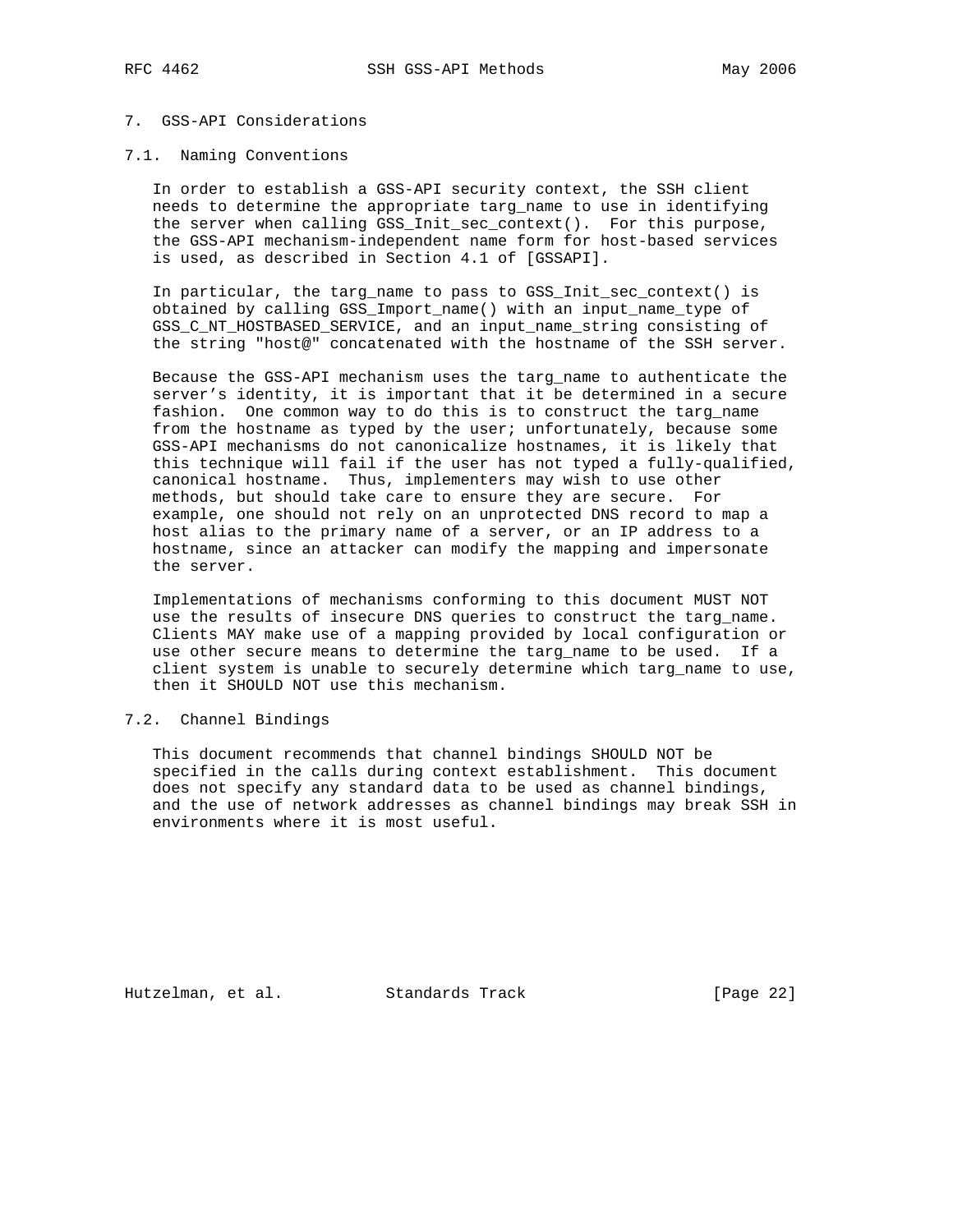# 7.3. SPNEGO

 The use of the Simple and Protected GSS-API Negotiation Mechanism [SPNEGO] in conjunction with the authentication and key exchange methods described in this document is both unnecessary and undesirable. As a result, mechanisms conforming to this document MUST NOT use SPNEGO as the underlying GSS-API mechanism.

 Since SSH performs its own negotiation of authentication and key exchange methods, the negotiation capability of SPNEGO alone does not provide any added benefit. In fact, as described below, it has the potential to result in the use of a weaker method than desired.

 Normally, SPNEGO provides the added benefit of protecting the GSS-API mechanism negotiation. It does this by having the server compute a MIC of the list of mechanisms proposed by the client, and then checking that value at the client. In the case of key exchange, this protection is not needed because the key exchange methods described here already perform an equivalent operation; namely, they generate a MIC of the SSH exchange hash, which is a hash of several items including the lists of key exchange mechanisms supported by both sides. In the case of user authentication, the protection is not needed because the negotiation occurs over a secure channel, and the host's identity has already been proved to the user.

 The use of SPNEGO combined with GSS-API mechanisms used without SPNEGO can lead to interoperability problems. For example, a client that supports key exchange using the Kerberos V5 GSS-API mechanism [KRB5-GSS] only underneath SPNEGO will not interoperate with a server that supports key exchange only using the Kerberos V5 GSS-API mechanism directly. As a result, allowing GSS-API mechanisms to be used both with and without SPNEGO is undesirable.

 If a client's policy is to first prefer GSS-API-based key exchange method X, then non-GSS-API method Y, then GSS-API-based method Z, and if a server supports mechanisms Y and Z but not X, then an attempt to use SPNEGO to negotiate a GSS-API mechanism might result in the use of method Z when method Y would have been preferable. As a result, the use of SPNEGO could result in the subversion of the negotiation algorithm for key exchange methods as described in Section 7.1 of [SSH-TRANSPORT] and/or the negotiation algorithm for user authentication methods as described in [SSH-USERAUTH].

Hutzelman, et al. Standards Track [Page 23]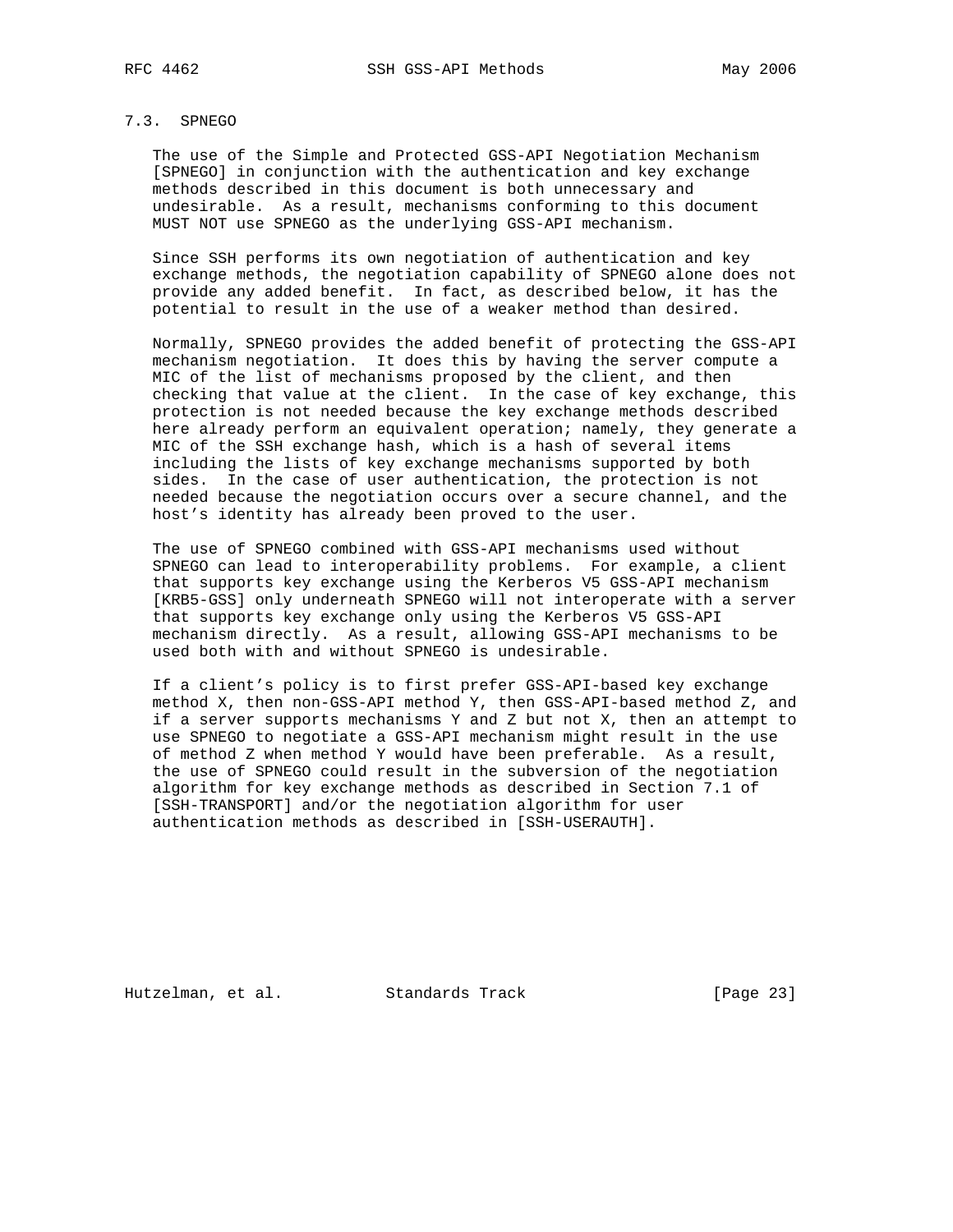#### 8. IANA Considerations

 Consistent with Section 8 of [SSH-ARCH] and Section 4.6 of [SSH-NUMBERS], this document makes the following registrations:

 The family of SSH key exchange method names beginning with "gss group1-sha1-" and not containing the at-sign ('@'), to name the key exchange methods defined in Section 2.3.

 The family of SSH key exchange method names beginning with "gss gex-sha1-" and not containing the at-sign ('@'), to name the key exchange methods defined in Section 2.5.

 All other SSH key exchange method names beginning with "gss-" and not containing the at-sign ( $'@'$ ), to be reserved for future key exchange methods defined in conformance with this document, as noted in Section 2.6.

 The SSH host public key algorithm name "null", to name the NULL host key algorithm defined in Section 5.

 The SSH user authentication method name "gssapi-with-mic", to name the GSS-API user authentication method defined in Section 3.

 The SSH user authentication method name "gssapi-keyex", to name the GSS-API user authentication method defined in Section 4.

 The SSH user authentication method name "gssapi" is to be reserved, in order to avoid conflicts with implementations supporting an earlier version of this specification.

 The SSH user authentication method name "external-keyx" is to be reserved, in order to avoid conflicts with implementations supporting an earlier version of this specification.

This document creates no new registries.

9. Security Considerations

 This document describes authentication and key-exchange protocols. As such, security considerations are discussed throughout.

 This protocol depends on the SSH protocol itself, the GSS-API, any underlying GSS-API mechanisms that are used, and any protocols on which such mechanisms might depend. Each of these components plays a part in the security of the resulting connection, and each will have its own security considerations.

Hutzelman, et al. Standards Track [Page 24]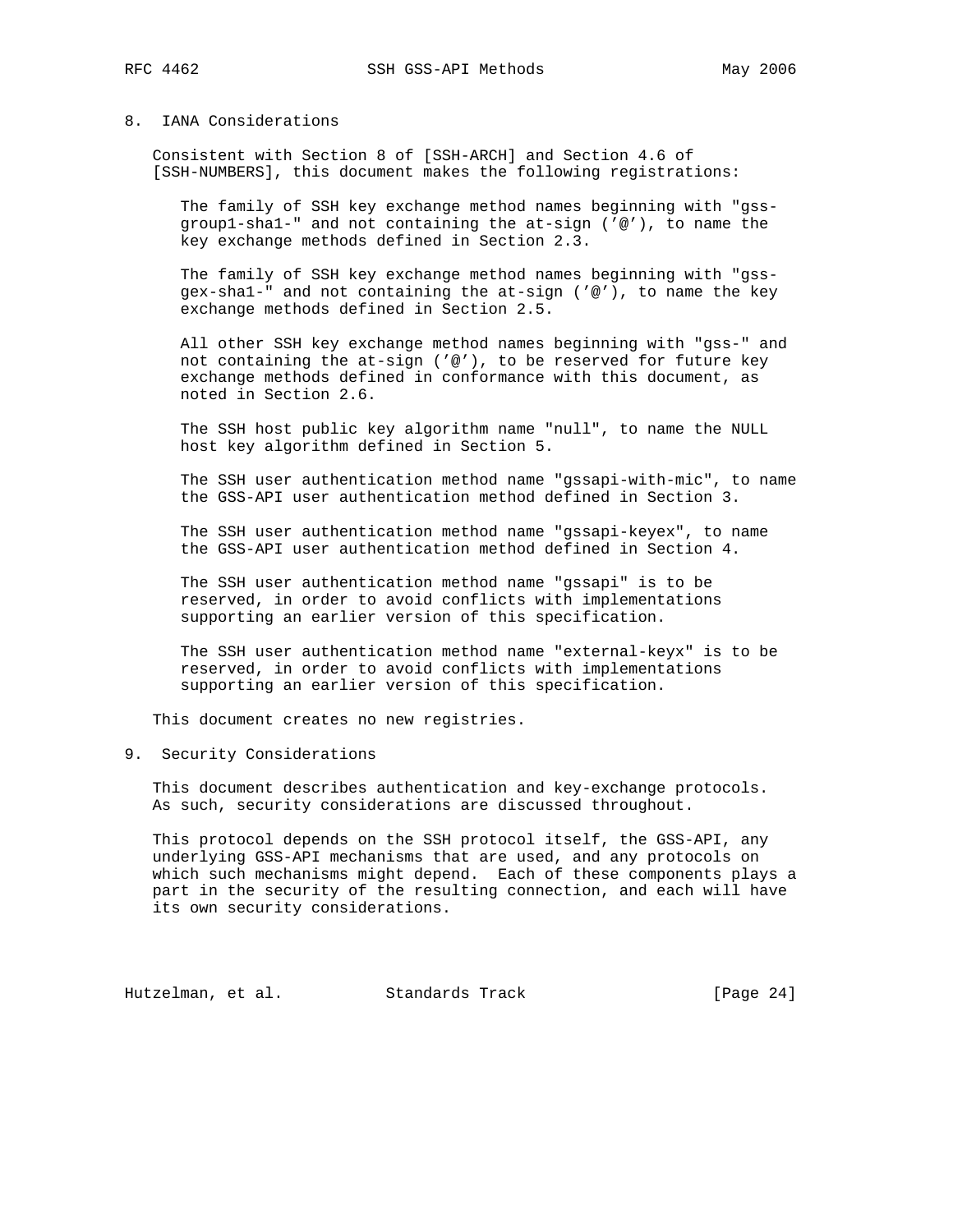The key exchange method described in Section 2 depends on the underlying GSS-API mechanism to provide both mutual authentication and per-message integrity services. If either of these features is not supported by a particular GSS-API mechanism, or by a particular implementation of a GSS-API mechanism, then the key exchange is not secure and MUST fail.

 In order for the "external-keyx" user authentication method to be used, it MUST have access to user authentication information obtained as a side-effect of the key exchange. If this information is unavailable, the authentication MUST fail.

 Revealing information about the reason for an authentication failure may be considered by some sites to be an unacceptable security risk for a production environment. However, having that information available can be invaluable for debugging purposes. Thus, it is RECOMMENDED that implementations provide a means for controlling, as a matter of policy, whether to send SSH\_MSG\_USERAUTH\_GSSAPI\_ERROR, SSH\_MSG\_USERAUTH\_GSSAPI\_ERRTOK, and SSH\_MSG\_KEXGSS\_ERROR messages, and SSH\_MSG\_KEXGSS\_CONTINUE messages containing a GSS-API error token.

#### 10. Acknowledgements

 The authors would like to thank the following individuals for their invaluable assistance and contributions to this document:

- o Sam Hartman
- o Love Hornquist-Astrand
- o Joel N. Weber II
- o Simon Wilkinson
- o Nicolas Williams

 Much of the text describing DH group exchange was borrowed from [GROUP-EXCHANGE], by Markus Friedl, Niels Provos, and William A. Simpson.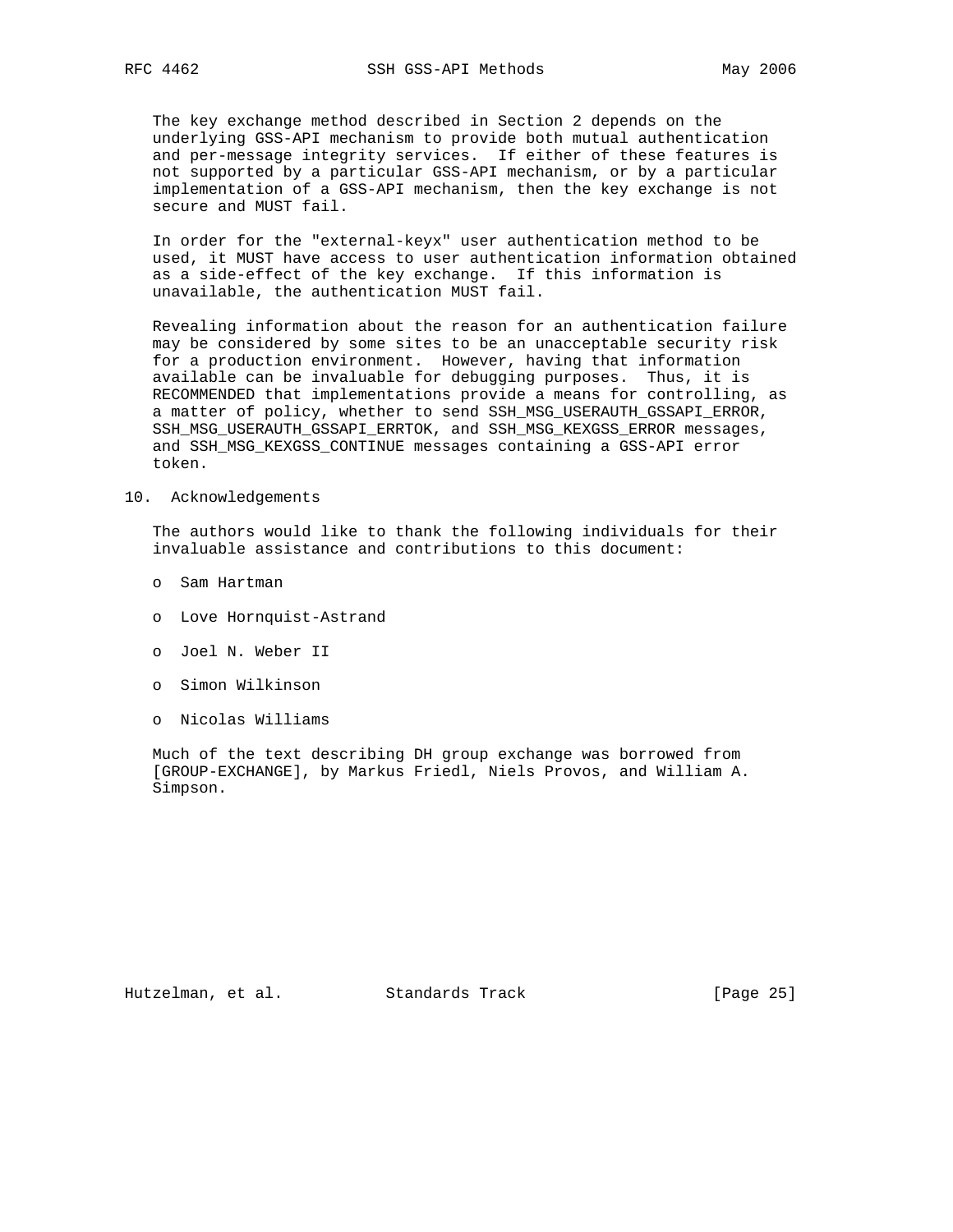# 11. References

11.1. Normative References

| [ASN1]           | ISO/IEC, "ASN.1 Encoding Rules: Specification of<br>Basic Encoding Rules (BER), Canonical Encoding<br>Rules (CER) and Distinguished Encoding Rules<br>(DER)", ITU-T Recommendation X.690 (1997), ISO/<br>IEC 8825-1:1998, November 1998. |
|------------------|------------------------------------------------------------------------------------------------------------------------------------------------------------------------------------------------------------------------------------------|
| [GROUP-EXCHANGE] | Friedl, M., Provos, N., and W. Simpson, "Diffie-<br>Hellman Group Exchange for the Secure Shell (SSH)<br>Transport Layer Protocol", RFC 4419, March 2006.                                                                                |
| [GSSAPI]         | Linn, J., "Generic Security Service Application<br>Program Interface Version 2, Update 1", RFC 2743,<br>January 2000.                                                                                                                    |
| [KEYWORDS]       | Bradner, S., "Key words for use in RFCs to Indicate<br>Requirement Levels", BCP 14, RFC 2119, March 1997.                                                                                                                                |
| [LANGTAG]        | Alvestrand, H., "Tags for the Identification of<br>Languages", BCP 47, RFC 3066, January 2001.                                                                                                                                           |
| [MD5]            | Rivest, R., "The MD5 Message-Digest Algorithm", RFC<br>1321, April 1992.                                                                                                                                                                 |
| $[$ MIME $]$     | Freed, N. and N. Borenstein, "Multipurpose Internet<br>Mail Extensions (MIME) Part One: Format of Internet<br>Message Bodies", RFC 2045, November 1996.                                                                                  |
| [SSH-ARCH]       | Ylonen, T. and C. Lonvick, "The Secure Shell (SSH)<br>Protocol Architecture", RFC 4251, January 2006.                                                                                                                                    |
| [SSH-CONNECT]    | Ylonen, T. and C. Lonvick, "The Secure Shell (SSH)<br>Connection Protocol", RFC 4254, January 2006.                                                                                                                                      |
| [SSH-NUMBERS]    | Lehtinen, S. and C. Lonvick, "The Secure Shell<br>(SSH) Protocol Assigned Numbers", RFC 4250, January<br>2006.                                                                                                                           |
| [SSH-TRANSPORT]  | Ylonen, T. and C. Lonvick, "The Secure Shell (SSH)<br>Transport Layer Protocol", RFC 4253, January 2006.                                                                                                                                 |
| [SSH-USERAUTH]   | Ylonen, T. and C. Lonvick, "The Secure Shell (SSH)<br>Authentication Protocol", RFC 4252, January 2006.                                                                                                                                  |

Hutzelman, et al. Standards Track [Page 26]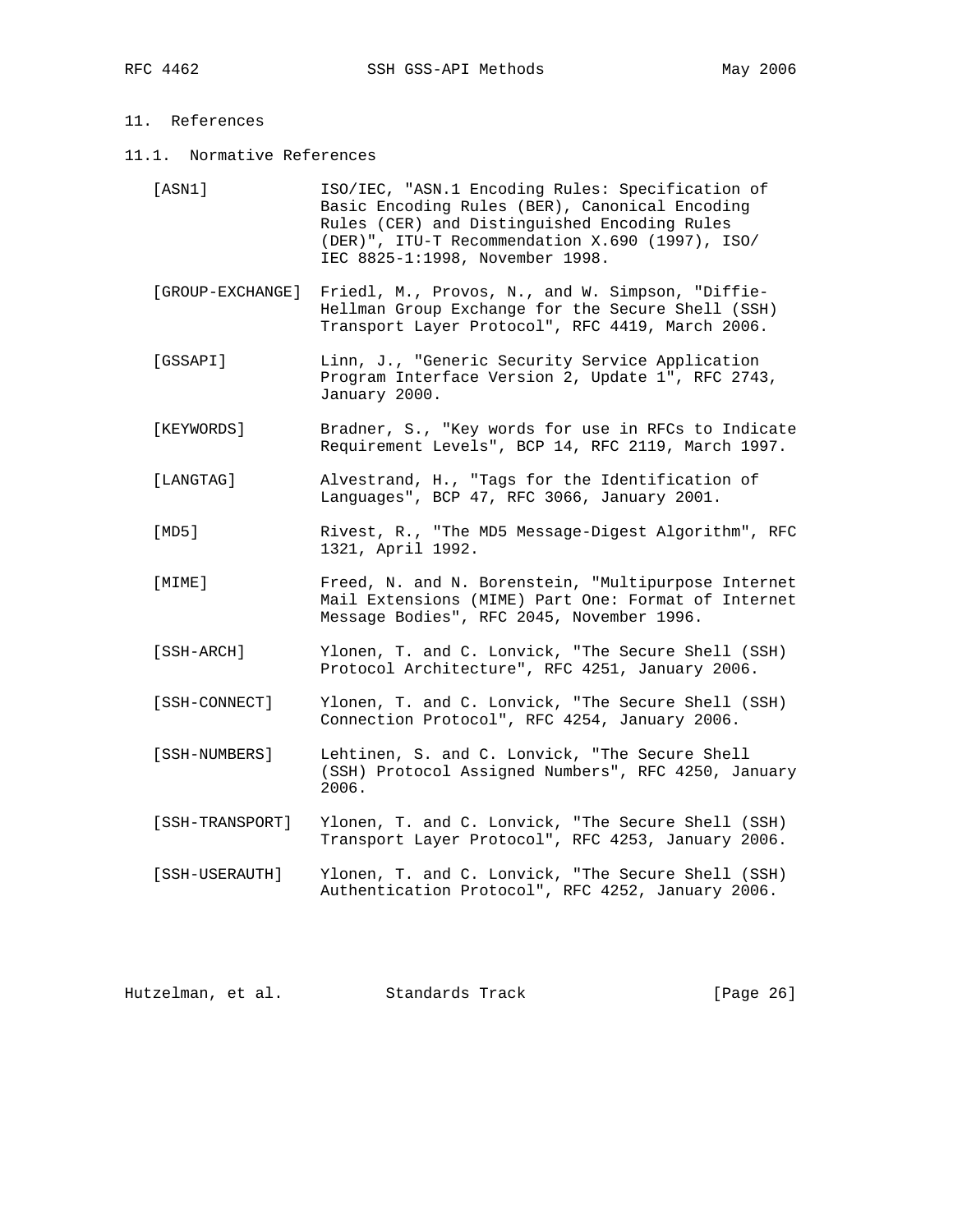[UTF8] Yergeau, F., "UTF-8, a transformation format of ISO 10646", STD 63, RFC 3629, November 2003.

# 11.2. Informative References

| [ KRB5 ] | Neuman, C., Yu, T., Hartman, S., and K. Raeburn,    |  |  |  |
|----------|-----------------------------------------------------|--|--|--|
|          | "The Kerberos Network Authentication Service (V5)", |  |  |  |
|          | RFC 4120, July 2005.                                |  |  |  |

- [KRB5-GSS] Zhu, L., Jaganathan, K., and S. Hartman, "The Kerberos Version 5 Generic Security Service Application Program Interface (GSS-API) Mechanism: Version 2", RFC 4121, July 2005.
- [SASLPREP] Zeilenga, K., "SASLprep: Stringprep Profile for User Names and Passwords", RFC 4013, February 2005.
- [SPNEGO] Zhu, L., Leach, P., Jaganathan, K., and W. Ingersoll, "The Simple and Protected Generic Security Service Application Program Interface (GSS-API) Negotiation Mechanism", RFC 4178, October 2005.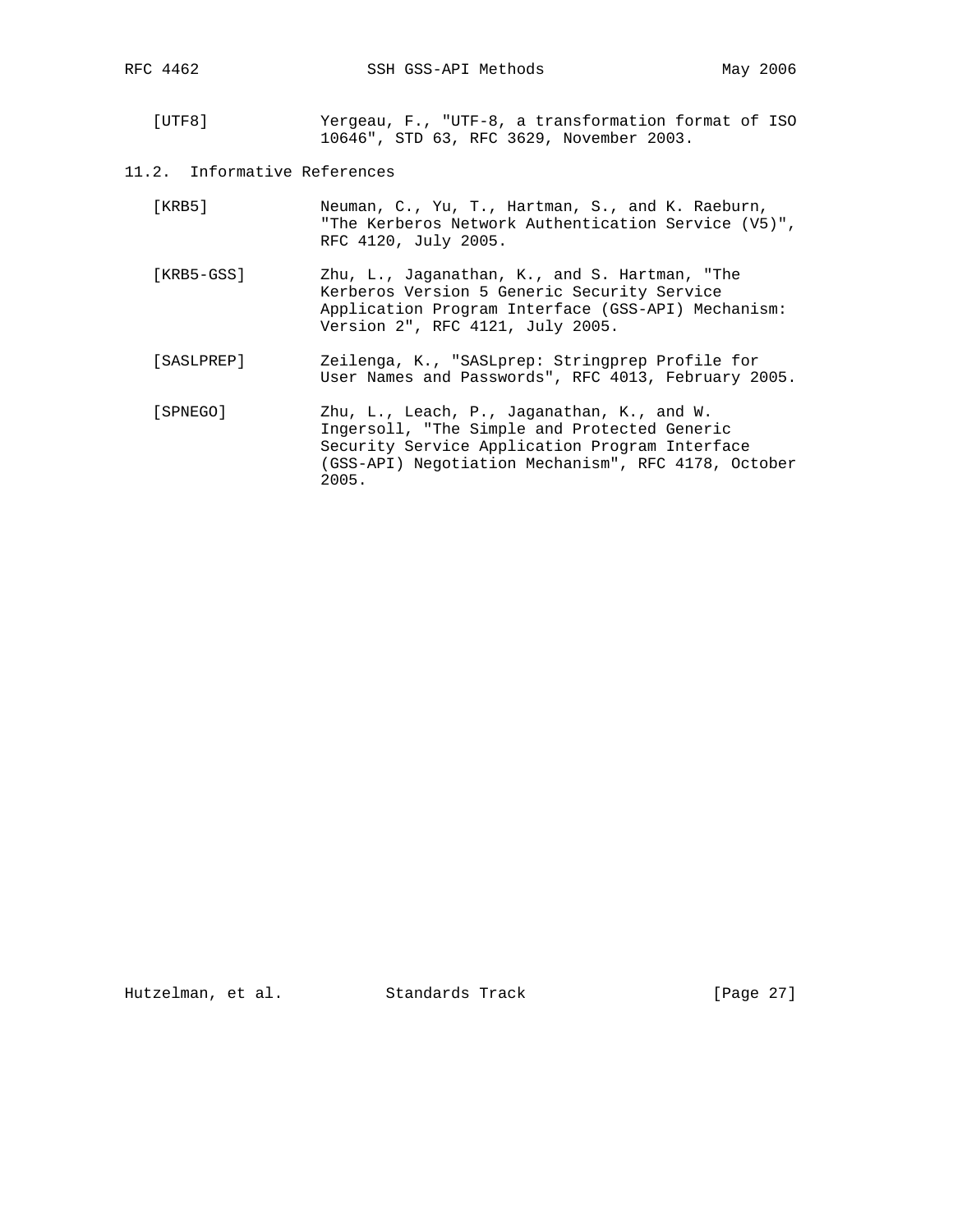Authors' Addresses Jeffrey Hutzelman Carnegie Mellon University 5000 Forbes Ave Pittsburgh, PA 15213 US Phone: +1 412 268 7225 EMail: jhutz+@cmu.edu URI: http://www.cs.cmu.edu/˜jhutz/ Joseph Salowey Cisco Systems 2901 Third Avenue Seattle, WA 98121 US Phone: +1 206 256 3380 EMail: jsalowey@cisco.com Joseph Galbraith Van Dyke Technologies, Inc. 4848 Tramway Ridge Dr. NE Suite 101 Albuquerque, NM 87111 US EMail: galb@vandyke.com Von Welch University of Chicago & Argonne National Laboratory Distributed Systems Laboratory 701 E. Washington Urbana, IL 61801 US

EMail: welch@mcs.anl.gov

Hutzelman, et al. Standards Track [Page 28]